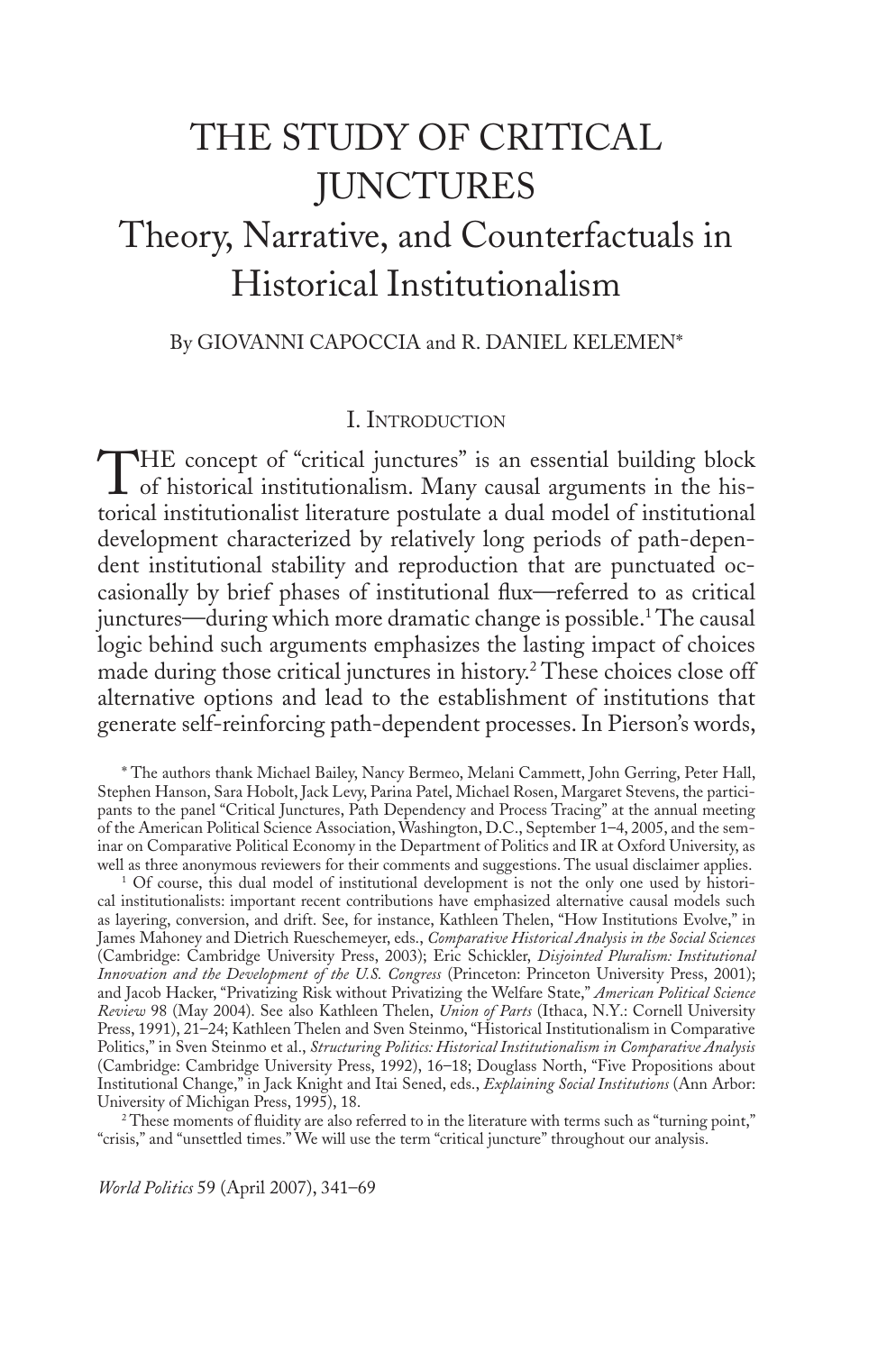"Junctures are 'critical' because they place institutional arrangements on paths or trajectories, which are then very difficult to alter."3 Path dependence is a crucial causal mechanism for historical institutionalists, and critical junctures constitute the starting points for many pathdependent processes.

Despite the theoretical and practical importance of critical junctures as the genetic moments for institutional equilibria, analyses of path dependence often devote little attention to them, focusing instead on the "reproductive" phase launched after a path-dependent process is initiated. The most notable exceptions are the macrohistorical analyses of the development of entire polities.<sup>4</sup> Authors in this tradition invoke a "branching tree" metaphor to capture the notion that institutional trajectories can diverge during critical junctures; these authors put the moments of institutional formation at the center of their analyses. While such landmark macrohistorical analyses have been vital to the development of the critical junctures framework, these analyses have shortcomings as potential guides to scholars in other subfields who would develop arguments based on critical junctures. Despite their explicit reference to a more general model of institutional development borrowed from institutional economics,<sup>5</sup> macrohistorical analyses have developed a framework suitable for their own subject matter but ill suited to studies of critical junctures in many other fields of institutional analysis. In fact, macrohistorical analyses often explain the divergence that occurs during critical junctures as resulting from structural, antecedent conditions rather than from actions and decisions that occur during the critical juncture itself.6

Outside of the work in the macrohistorical tradition, the concept of critical junctures has been invoked rather casually, without a great deal of methodological or conceptual rigor. As we discuss below, dozens of studies drawing inspiration from the path-dependence approach in institutional economics refer, implicitly or explicitly, to the moment of institutional formation as one in which small events, in the sense of

<sup>3</sup> Paul Pierson, *Politics in Time* (Princeton: Princeton University Press, 2004), 135. See also James Mahoney, "Path Dependent Explanations of Regime Change," *Studies in Comparative and International Development* 36, no. 1 (2001), 114.

<sup>4</sup> See, for example, Barrington Moore, *Social Origins of Dictatorship and Democracy* (Boston: Beacon Press, 1966); Seymour M. Lipset and Stein Rokkan, "Cleavage Structures, Party Systems and Voter Alignments: An Introduction," in Lipset and Rokkan, eds., *Party Systems and Voter Alignments* (New York: Free Press, 1967); Ruth Berins Collier and David Collier, *Shaping the Political Arena* (Princeton: Princeton University Press, 1991); James Mahoney, *The Legacies of Liberalism: Path Dependence and*  Political Regimes in Central America (Baltimore: Johns Hopkins University Press, 2002).<br><sup>5</sup> For example, Collier and Collier (fn. 4), 27; Mahoney (fn. 4), 7.<br><sup>6</sup> As discussed below, Mahoney (fn. 4) is a significant excepti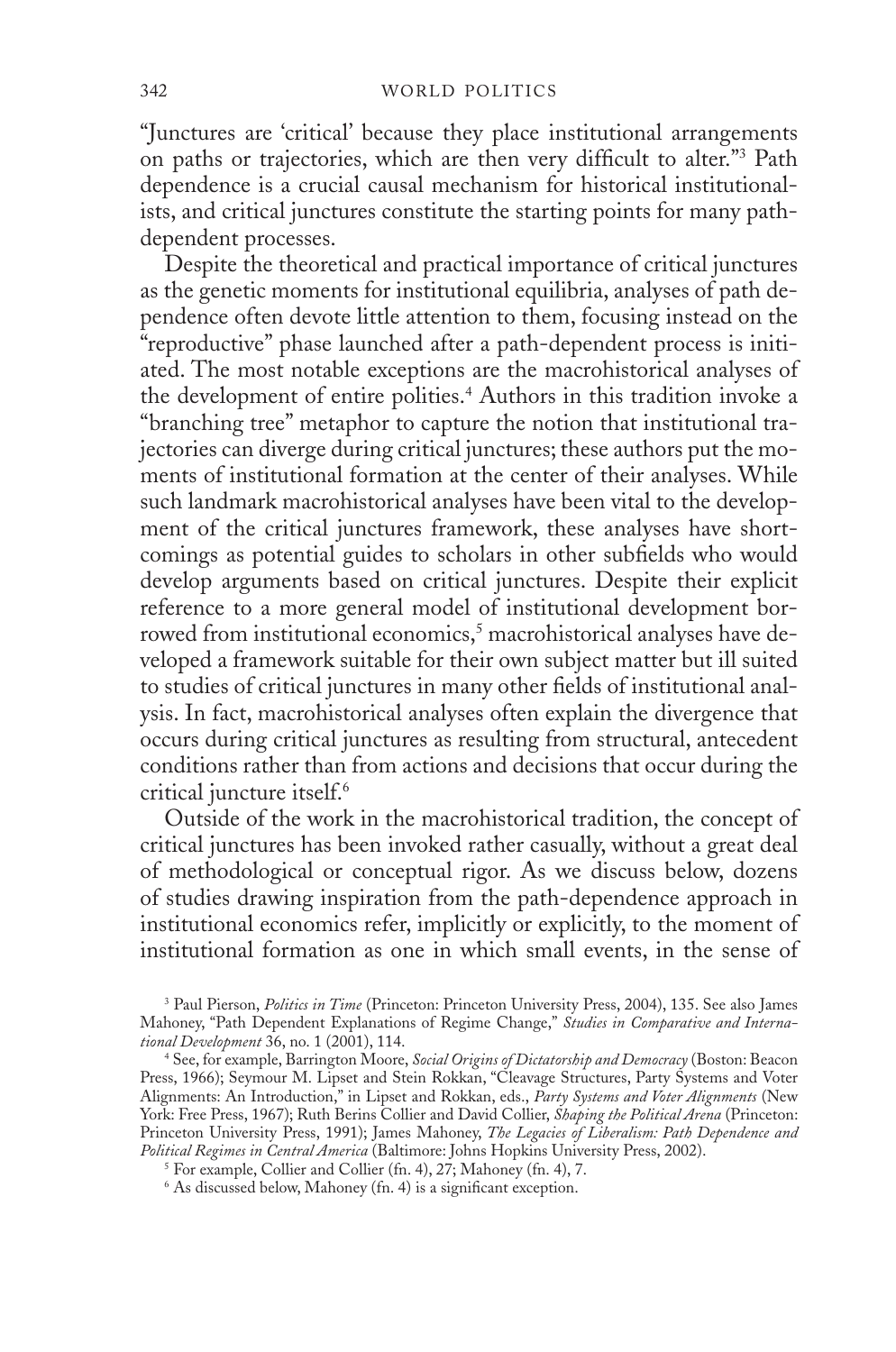highly contingent ones, can have a large impact in terms of selecting a resilient and self-reproducing institutional equilibrium. Yet the literature offers relatively little methodological guidance to those who would employ the concept of critical junctures. The paucity of conceptual instruments available to define, study, and compare critical junctures is striking when compared with the rich conceptual apparatus (for example, increasing returns, lock-in, sequencing) used to analyze path-dependent processes themselves.7 Critical junctures and their synonyms are too often treated as bookends, or a deus ex machina, on otherwise carefully constructed stories of institutional development. This article seeks to redress this imbalance.

We address two questions—one conceptual and one empirical concerning the use of critical junctures in historical institutionalist explanations. First, how should one define a critical juncture? While in principle critical junctures can be invoked in order to interpret all sorts of developmental processes—ranging from evolutionary biology, to macrohistory, to organizational decision-making processes, to individual life histories—we focus on *institutional* analysis. In institutional analysis critical junctures are characterized by a situation in which the structural (that is, economic, cultural, ideological, organizational) influences on political action are significantly relaxed for a relatively short period, with two main consequences: the range of plausible choices open to powerful political actors expands substantially and the consequences of their decisions for the outcome of interest are potentially much more momentous. Contingency, in other words, becomes paramount. We offer a definition of critical junctures that aims to promote a more rigorous—and, we hope, more fruitful—use of the concept in institutional analysis.

Second, how should one analyze critical junctures? What is the best approach for analyzing those moments when the freedom of political actors and impact of their decisions is heightened? What methods should be used? What kind of reasoning? What are the strengths and weaknesses of these methods? We argue that because heightened contingency is a core characteristic of critical junctures, counterfactual analysis and narrative process tracing are particularly important and must be explicitly employed to study them.<sup>8</sup> In this context, we also

<sup>7</sup> Pierson (fn. 3); Scott Page, "Path Dependence," *Quarterly Journal of Political Science* 1, no. 1 (2006). 8

Counterfactual reasoning is essential in the construction of causal arguments in general; see Gary King, Robert O. Keohane, and Sidney Verba, *Designing Social Inquiry* (Princeton: Princeton University Press, 1994), 77–80. However, the role of counterfactual analysis is enhanced in the critical juncture framework. The institutional fluidity during critical junctures expands the range of possible decisions for key actors and increases their potential impact, thus making counterfactual scenarios both more plausible empirically and more important heuristically.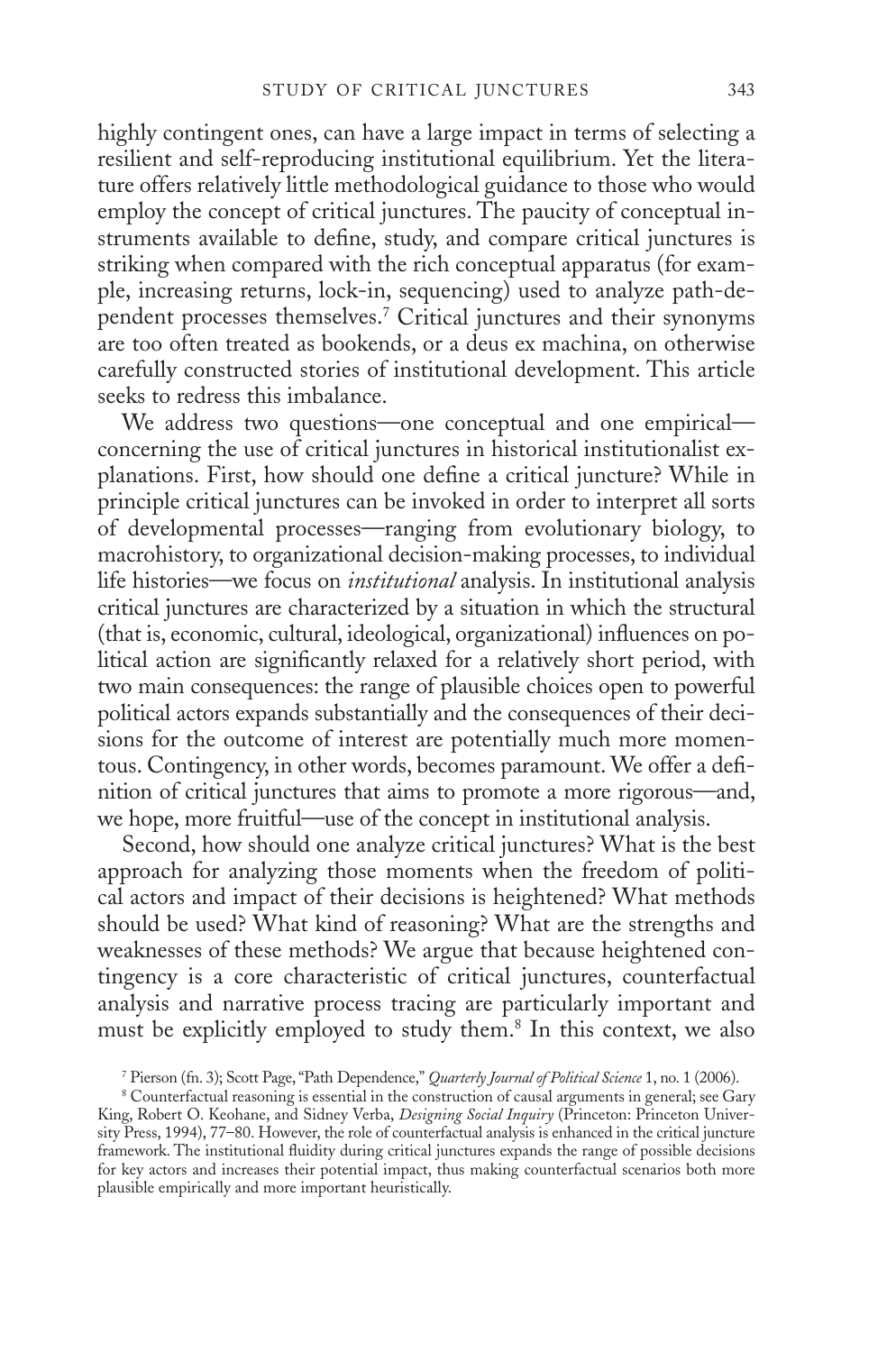address specific issues relevant to both cross-sectional and longitudinal comparisons of critical junctures. We also provide criteria for adjudicating between rival claims concerning the causal impact of critical junctures.

The article proceeds as follows. In Section II we review prominent applications of the concept of critical junctures and its synonyms in political science and highlight the limitations of the existing literature. Section III presents our definition of critical junctures and highlight its consequences for the application of the concept to empirical analysis. In Section IV we discuss methodological issues connected to the study of critical junctures. Section V discusses further methodological issues specifically relevant to the comparison of critical junctures. In Section VI we provide empirical illustrations of our theoretical points. Finally, Section VII concludes.

## II. CRITICAL JUNCTURES AND INSTITUTIONAL Formation in the Literature

The dualist conception of political and institutional development, based on an alternation between moments of fluidity and rapid change and longer phases of relative stability and institutional reproduction, has a venerable pedigree in the social sciences and political history. An early example can be found in Polanyi's classic study of the rise of the modern market economy; he writes of "critical periods" and "connecting stretches of time."9 Lipset and Rokkan, too, were pioneers in this regard, tracing the roots of the origins of West European party systems to "three crucial junctures" in the history of each nation.<sup>10</sup> In the 1960s and 1970s the study of political development highlighted the significance of what Verba called a "branching tree model," in which choices made during critical moments unleash long-term sequences of institutional development.<sup>11</sup>

More recently, political scientists and sociologists building on this tradition have enriched their models and their conceptual vocabulary by importing ideas from institutional economics and evolutionary the-

<sup>11</sup> Sidney Verba, "Sequences and Development," in Leonard Binder, James S. Coleman, Joseph LaPalombara, Lucian W. Pye, Sidney Verba, and Myron Weiner, *Crises and Sequences in Political Development* (Princeton: Princeton University Press, 1971), 308.

<sup>9</sup> Karl Polanyi, *The Great Transformation* (Boston: Beacon Press, 1944), 4.

<sup>10</sup> Lipset and Rokkan (fn. 4), 37–38. While Lipset and Rokkan say that the "variety of empirical party systems" can be reduced to a "set of ordered consequences of decisions and developments" at critical junctures, their analysis is couched in a largely structural language, leaving little place for more fine-grained analysis of political decision making and meaningful choices during critical junctures; Lipset and Rokkan, 44.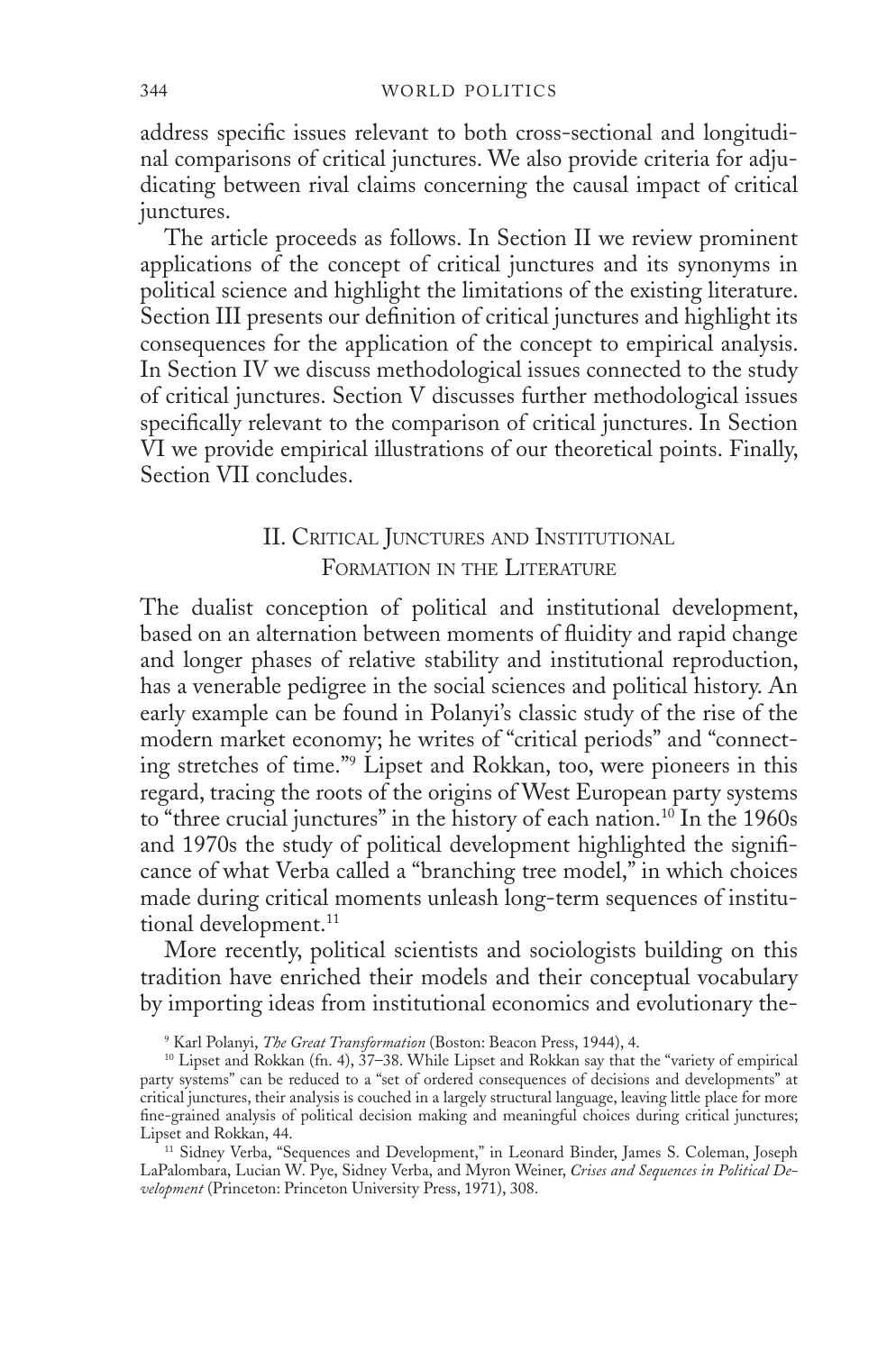ory. In economics, Paul David's seminal work on the development of the QWERTY typewriter keyboard<sup>12</sup> and then subsequent work by others on technological development<sup>13</sup> provided a rich new analytic toolkit for social scientists to analyze how early choices and historical circumstances could generate enduring, path-dependent effects on technological development.<sup>14</sup> Meanwhile, in the study of evolution Gould and Eldredge's model of "punctuated equilibrium" challenged more gradualist models of evolution and suggested a model in which short bursts of change were followed by long periods of equilibrium.15 Though it arguably provided less directly applicable analytic tools than the pathdependence model from economics, the punctuated equilibrium model nevertheless provided a metaphor that proved attractive to many social scientists.<sup>16</sup>

Models of institutional development built around these borrowed notions of critical junctures, punctuated equilibria, and path dependence have provided the conceptual frameworks for dozens of studies in the subfields of comparative politics, international relations, and American political development. The concept of critical junctures has been applied to a striking variety of topics including, for example, national social welfare policies, U.S. constitutional law, EU law and budgetary policy, labor unions, agenda setting in policy-making, devolution in the U.K., regulation of competition in product markets and banking, regionalism in East Asia, foreign policy, comparative political economy, the modern state, the causes of war, the end of the cold war, and, most prominently, to macrohistorical analyses of the development of regimes or entire regions. 17 However, the emphasis of most of this

<sup>12</sup> See Paul David, "Clio and the Economics of QWERTY," American Economic Review 75 (May 1985). 13 W. Brian Arthur, "Competing Technologies, Increasing Returns, and Lock-in by Historical

<sup>14</sup> Paul Pierson, "Increasing Returns, Path Dependence, and the Study of Politics," *American Political Science Review* 94 ( June 2000).

<sup>15</sup> Niels Eldredge and Stephen Jay Gould "Punctuated Equilibria: An Alternative to Phyletic Gradualism," in Thomas J. M. Schopf, ed., *Models in Paleobiology* (San Francisco: Freeman, Cooper, 1972); and Stephen Jay Gould, *The Structure of Evolutionary Theory* (Cambridge, Mass.: Belknap Press, 2002).

<sup>16</sup> Steven Krasner, "Approaches to the State," *Comparative Politics* 16 (January 1984); Carl Gans, "Punctuated Equilibria and Political Science," *Politics and the Life Sciences* 5 (February 1987); Albert Somit and Steven Peterson, *The Dynamics of Evolution: The Punctuated Equilibrium Debate in the Natural and Social Sciences* (Ithaca, N.Y.: Cornell University Press, 1992); Frank Baumgartner and Bryan Jones, *Agendas and Instability in American Politics* (Chicago: University of Chicago Press, 1993); Peter Hall, "Policy Paradigms, Social Learning, and the State," *Comparative Politics* 25 (April 1993).

<sup>17</sup> On national social welfare policy, see John Gal and David Bargal, "Critical Junctures, Labor Movements and the Development of Occupational Welfare in Israel," *Social Problems* 49, no. 3 (2002); Bernard Ebbinghaus, "Can Path Dependence Explain Institutional Change?" Discussion paper no. 2

Events," *Economic Journal* 99 (March 1989); idem, *Increasing Returns and Path Dependence in the Economy* (Ann Arbor: University of Michigan Press, 1994).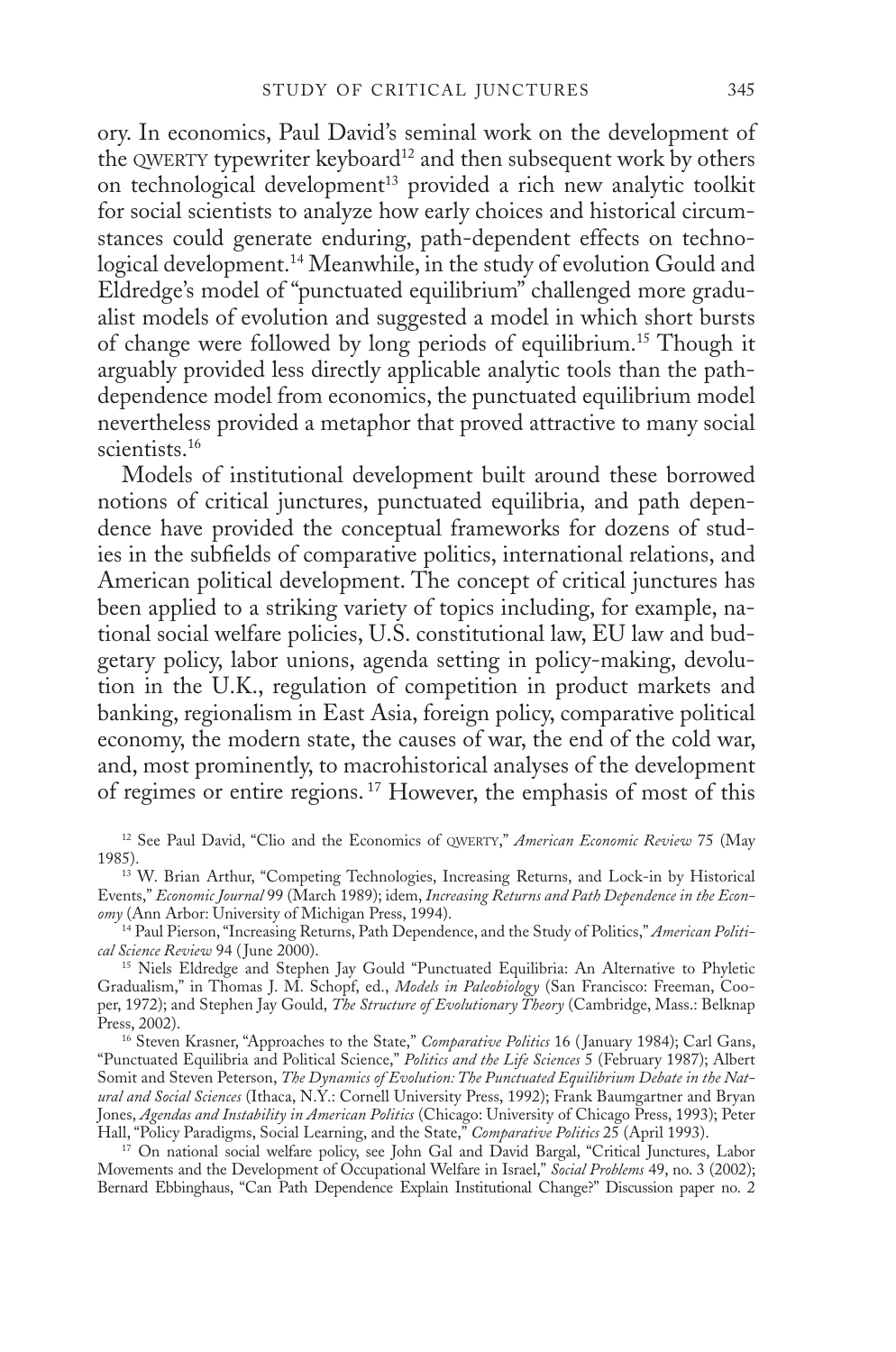literature is on the mechanisms of reproduction underpinning path dependence, rather than on the genetic phase of the critical juncture itself.<sup>18</sup> Most scholars invoking critical junctures have been rather casual users, simply referring to the concept as a model of change but not probing its meaning or developing methodologies associated with it.

The significant exceptions, in which critical junctures have received the most sustained attention, are found in the literature on macrohistorical analysis of the development of entire regimes or regions. The concept of critical junctures is central in Collier and Collier's study

 $18$  Pierson (fn. 14).

<sup>(</sup>Max-Planck-Institut, Cologne, March 2005); Jacob Hacker, "The Historical Logic of National Health Insurance: Structure and Sequence in the Development of British, Canadian and US Medical Policy," *Studies in American Political Development* 12, no. 2 (1998); and Julia Lynch, *Age in the Welfare State* (Cambridge: Cambridge University Press, 2006). On U.S. constitutional law, see Bruce Ackerman, *We the People*, vol. 1, *Foundations* (Cambridge: Harvard University Press, 1991); idem*, We the People*, vol. 2, *Transformations* (Cambridge: Harvard University Press, 1998); Walter Dean Burnham "Constitutional Moments and Punctuated Equilibria," *Yale Law Journal* 108, no. 8 (1999); Jack Balkin and Sanford Levinson, "Understanding the Constitutional Revolution," *Virginia Law Review* 87, no. 6 (2001). On EU law, see Francesca Bignami, "Creating European Rights: National Rights and Supranational Interests," *Columbia Journal of European Law* 11 (Spring 2005); and on budgetary policy, see Brigid Laffan, "The Big Budgetary Bargains," *Journal of European Public Policy* 7, no. 5 (2000). On labor unions, see Kathleen Thelen and Ikuo Kume, "The Rise of Non-market Training Regimes: Germany and Japan Compared," *Journal of Japanese Studies* 25, no. 1 (1999); John Hogan, "Testing for a Critical Juncture: Change in the ictu's Influence Over Public Policy in 1959," *Irish Political Studies* 20, no. 3 (2005); Jan Erk, "Sub-state Nationalism and the Left-Right Divide: Critical Junctures and the Formation of Nationalist Labour Movements in Belgium," *Nations and Nationalism* 11, no. 4 (2005), 551. On agenda setting in policy-making, see John Kingdon, *Agendas, Alternatives, and Public Policies* (Boston: Little, Brown, 1985); Baumgartner and Jones (fn. 16); James True, Bryan Jones, and Frank Baumgartner, "Punctuated Equilibrium Theory," in Paul Sabatier, ed., *Theories of the Policy Process* (Boulder, Colo.: Westview Press, 1999), 175–202. On devolution in the U.K., see Simon Bulmer and Martin Burch, "Organising for Europe: Whitehall, the British State and the European Union," *Public Administration* 76, no. 4 (2000). On regulation of competition in product markets and banking, see Marie-Laure Djelic and Sigrid Quack, "Re-thinking Path Dependency: The Crooked Path of Institutional Change in Post-war Germany," in Glenn Morgan, Richard Whitley, and Eli Moen, eds., *Changing Capitalism?* (Oxford: Oxford University Press, 2004), 137–66. On regionalism in East Asia, see Kent Calder and Min Ye, "Regionalism and Critical Junctures: Explaining the 'Organization Gap' in Northeast Asia," *Journal of East Asian Studies* 4, no. 2 (2004). On foreign policy, see John Ikenberry, "Conclusion," in John Ikenberry, David A. Lake, and Michael Mastanduno, eds., *The State and American Foreign Economic Policy* (Ithaca, N.Y.: Cornell University Press, 1989), 219–43. On comparative political economy, see Peter Gourevitch, *Politics in Hard Times* (Ithaca, N.Y.: Cornell University Press, 1986), 239; and T. J. Pempel, *Regime Shift: Comparative Dynamics of the Japanese Political Economy* (Ithaca, N.Y.: Cornell University Press, 1998), 1–3. On the modern state, see Krasner (fn. 16); and Thomas Ertman, *The Birth of the Leviathan* (Cambridge: Cambridge University Press, 1997). On the causes of war, see Jack Levy and Gary Goertz, eds., "Causal Explanations, Necessary Conditions, and Case Studies: World War I and the End of the Cold War" (Manuscript, 2005), 26–27. On the end of the cold war, see Richard Herrmann and Richard Ned Lebow, eds., *Ending the Cold War* (New York: Palgrave McMillan, 2004), 10. For macrohistorical analyses of the development of regimes or entire regions, see Collier and Collier (fn. 4); Gregory Luebbert, *Liberalism, Fascism, or Social Democracy* (Oxford: Oxford University Press, 1991); Mahoney (fn. 4); Robert Putnam, *Making Democracy Work*  (Princeton: Princeton University Press, 1993), 179–81; Terry Karl, *The Paradox of Plenty* (Berkeley: University of California Press, 1997); Pauline Jones-Luong, *Institutional Change and Political Continuity in Post-Soviet Central Asia* (Cambridge: Cambridge University Press, 2002), 257ff.; and Ertman, *Birth of the Leviathan,* 320–21.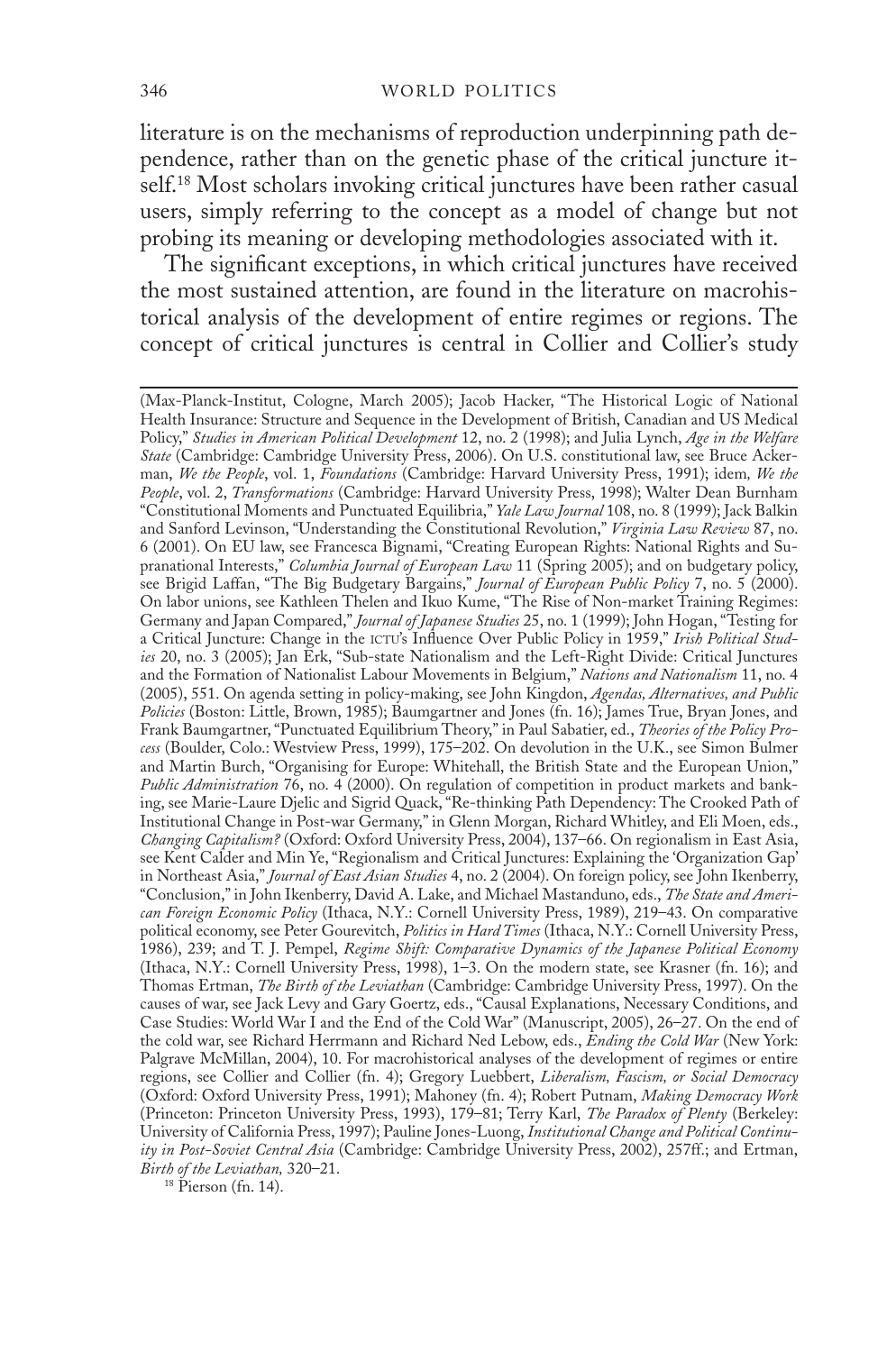of the political development of eight Latin American countries. According to their definition, a critical juncture is "a period of significant change, which typically occurs in distinct ways in different countries (or other units of analysis) and which is hypothesized to produce distinct legacies."19 In his comparative study of the political development of Central America, Mahoney uses a similar approach and defines critical junctures as "choice point[s] when a particular option is adopted among two or more alternatives," defined by antecedent historical conditions.<sup>20</sup> Mahoney emphasizes the connection between critical junctures and path-dependent processes, explaining that "once a particular option is selected [in a critical juncture], it becomes progressively more difficult to return to the initial point when multiple alternatives were still available."21 More explicitly than Collier and Collier, Mahoney emphasizes the importance of agency and meaningful choice: "In many cases, critical junctures are moments of relative structural indeterminism when willful actors shape outcomes in a more voluntaristic fashion than normal circumstances permit . . . these choices demonstrate the power of agency by revealing how long-term development patterns can hinge on distant actor decisions of the past."<sup>22</sup>

Collier and Collier's landmark work did much to focus scholars' attention on critical junctures, and Mahoney's recent contributions have done much to clarify the concept and emphasize the power of agency during critical junctures. Nonetheless, even these important contributions do not address several key issues. Taken as a whole, the scholarship in which the concept is used or referred to lacks conceptual consistency and fails to provide adequate methodological guidance to those who would invoke the critical junctures framework. Attempts to clarify and operationalize the concept have not succeeded in eliminating conceptual confusion. 23

Conceptual shortcomings stand out, in particular, in four crucial areas: power asymmetries, time horizons, units of analysis, and near

19 Collier and Collier (fn. 4), 29. See also Dan Slater and Erica Simmons, "Informative Regress: Critical Antecedents and Historical Causation" (Paper prepared for presentation at the annual meeting of the American Political Science Association, Chicago, August 2007). 20 Mahoney (fn. 4).

21 James Mahoney, "Path Dependence in Historical Sociology," *Theory and Society* 29 (August 2000), 513; and Mahoney (fn. 3), 113.

 $22$  Mahoney (fn. 4), 7. For an analysis that emphasizes the heightened significance of individual actors and their decisions during moments of crisis when "system creating choices are made," see also Gourevitch (fn. 17), 239. See also Ira Katznelson, "Periodization and Preferences," in James Mahoney and Dietrich Rueschemeyer, eds., *Comparative Historical Analysis in the Social Sciences* (Cambridge: Cambridge University Press, 2003), 270-303.

<sup>23</sup> Ebbinghaus (fn. 17); and Hogan (fn. 17); idem, "Remoulding the Critical Junctures Approach," *Canadian Journal of Political Science* 39, no. 3 (2006).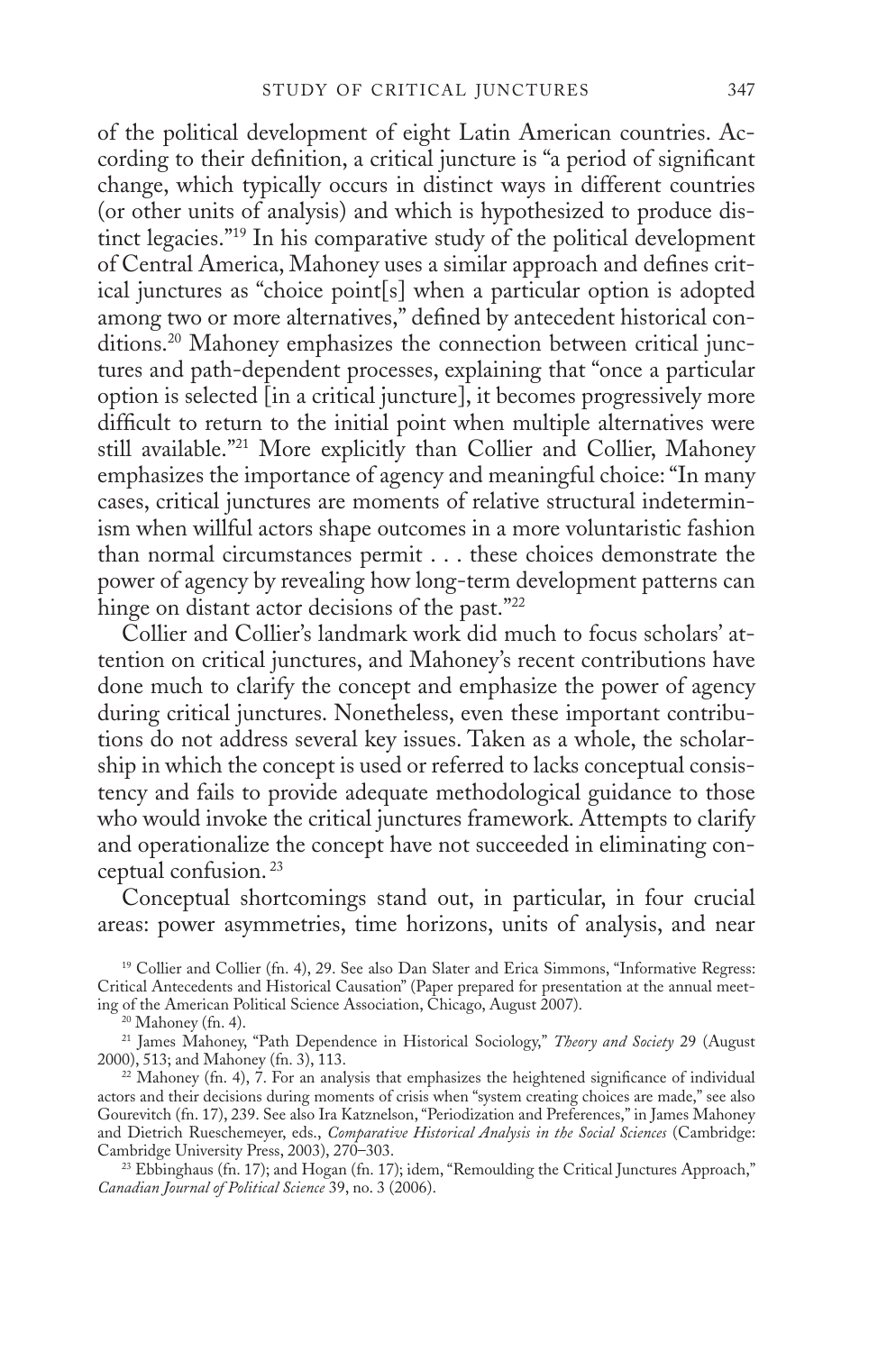#### 348 WORLD POLITICS

misses. First, some arguments invoking critical junctures fail to specify the unit of analysis with respect to which the juncture is argued to be critical. Second, the literature provides very little guidance on how to deal with time horizons in historical institutionalist arguments that involve critical junctures.<sup>24</sup> Third, critical junctures are too often equated with moments of change.<sup>25</sup> However, as counterintuitive as it may seem, change is not a necessary element of a critical juncture. Finally, much of the existing literature draws on analogies from institutional economics that obscure the role of power asymmetries during critical junctures.

#### III. Theory

#### **DEFINITION**

In the context of the study of path-dependent phenomena, we define critical junctures as *relatively* short periods of time during which there is a *substantially* heightened probability that agents' choices will affect the outcome of interest. By "*relatively* short periods of time," we mean that the duration of the juncture must be brief relative to the duration of the path-dependent process it instigates (which leads eventually to the outcome of interest). By "*substantially* heightened probability," we mean that the probability that agents' choices will affect the outcome of interest must be high relative to that probability before and after the juncture. This definition captures both the notion that, for a brief phase, agents face a broader than typical range of feasible options and the notion that their choices from among these options are likely to have a significant impact on subsequent outcomes. Further, by emphasizing that the probability that actors' choices will affect outcomes decreases after the critical juncture, this definition suggests that their choices during the critical juncture trigger a path-dependent process that constrains future choices. As such, the critical juncture constitutes a situation that is qualitatively different from the "normal" historical development of the institutional setting of interest. Finally, our definition sets the stage for addressing the four shortcomings in the literature identified above concerning units of analysis, time horizons, near misses, and power asymmetries.

<sup>&</sup>lt;sup>24</sup> A notable exception to this rule is Pierson (fn. 3), whose work we discuss below.<br><sup>25</sup> For example, Collier and Collier (fn. 4); and Andrew Abbott, *Time Matters* (Chicago: University of Chicago Press, 2001).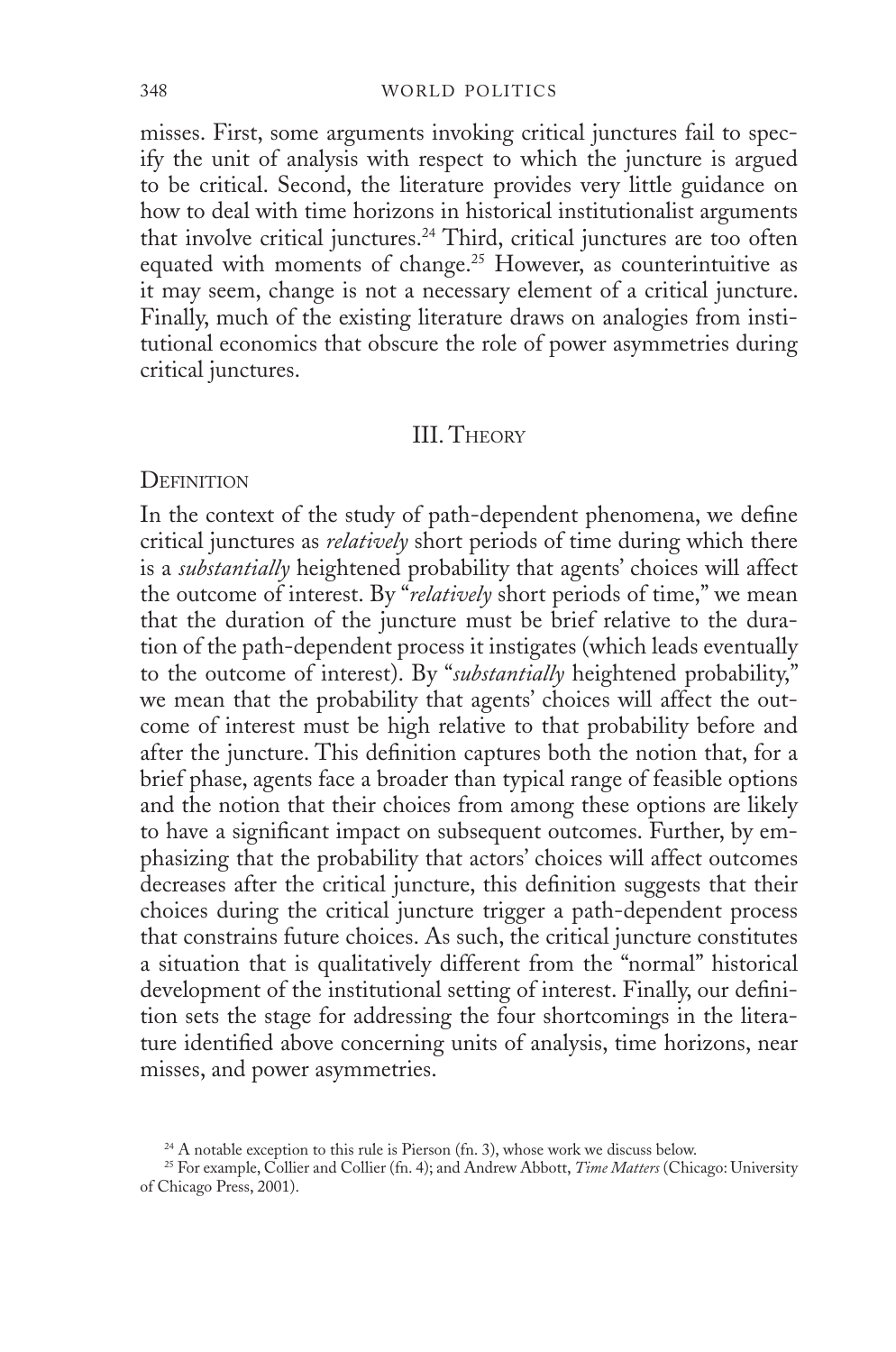#### IDENTIFICATION OF A UNIT OF ANALYSIS

When confronted with the question of whether an event or a series of events constitutes a critical juncture, one must anchor the inquiry in a unit of analysis. The dual model of development—with alternations between critical junctures and phases of stability and reproduction has been used in a variety of settings, ranging from an individual's life course,<sup>26</sup> to the analyses of biological evolution based on the "punctuated equilibrium" model,<sup>27</sup> to a variety of subfields of physics,<sup>28</sup> to the wide variety of units of analysis in political science discussed above. In historical institutionalism in particular, however, the unit of analysis is typically some institutional setting in which actors' decisions are constrained during phases of equilibrium and are freer during phases of change. Such institutions may range from a single organization (for example, a political party, a union, or a corporation), to the structured interaction between organizations (for example, a party system or relationships between branches of government), to public policies, to a political regime as a whole.<sup>29</sup>

The key point here is that a historical moment that constitutes a critical juncture with respect to one institution may not constitute a critical juncture with respect to another. At times, scholars identify relatively brief periods of momentous political, social, or economic upheaval and assert that these are critical junctures in a general sense. $3\overline{0}$  However, even when political systems as a whole face "unsettled times,"31 many institutions may remain unaffected. As Thelen and Streeck note, "There often is considerable continuity through and in spite of historical break points."32 Likewise, during "settled times" particular institutions may face critical junctures. Even where various institutions are interconnected, the occurrence of a critical juncture for one institution need not constitute a critical juncture with respect to all of its counterparts. For example, a period identified as a critical juncture with respect to a country's party system may not be a critical juncture with respect to its overall regime type or system of interest intermediation.

 $27$  For example, see Gould (fn. 15).

<sup>28</sup> Philip Ball, *Critical Mass* (London: Arrow, 2004).

29 See, for example, Avner Greif and David Laitin, "A Theory of Endogenous Institutional Change," *American Political Science Review* 98 (November 2004), 640. 30 Ebbinghaus (fn. 17), 16.

<sup>31</sup> Ann Swidler, "Culture in Action: Symbols and Strategies," *American Sociological Review* 51, no. 2 (1986); and Katznelson (fn. 22).

<sup>32</sup> Wolfgang Streeck and Kathleen Thelen, "Introduction: Institutional Change in Advanced Political Economies," in Streeck and Thelen, eds., *Beyond Continuity* (Oxford: Oxford University Press, 2005), 8–9.

<sup>&</sup>lt;sup>26</sup> Abbott (fn. 25).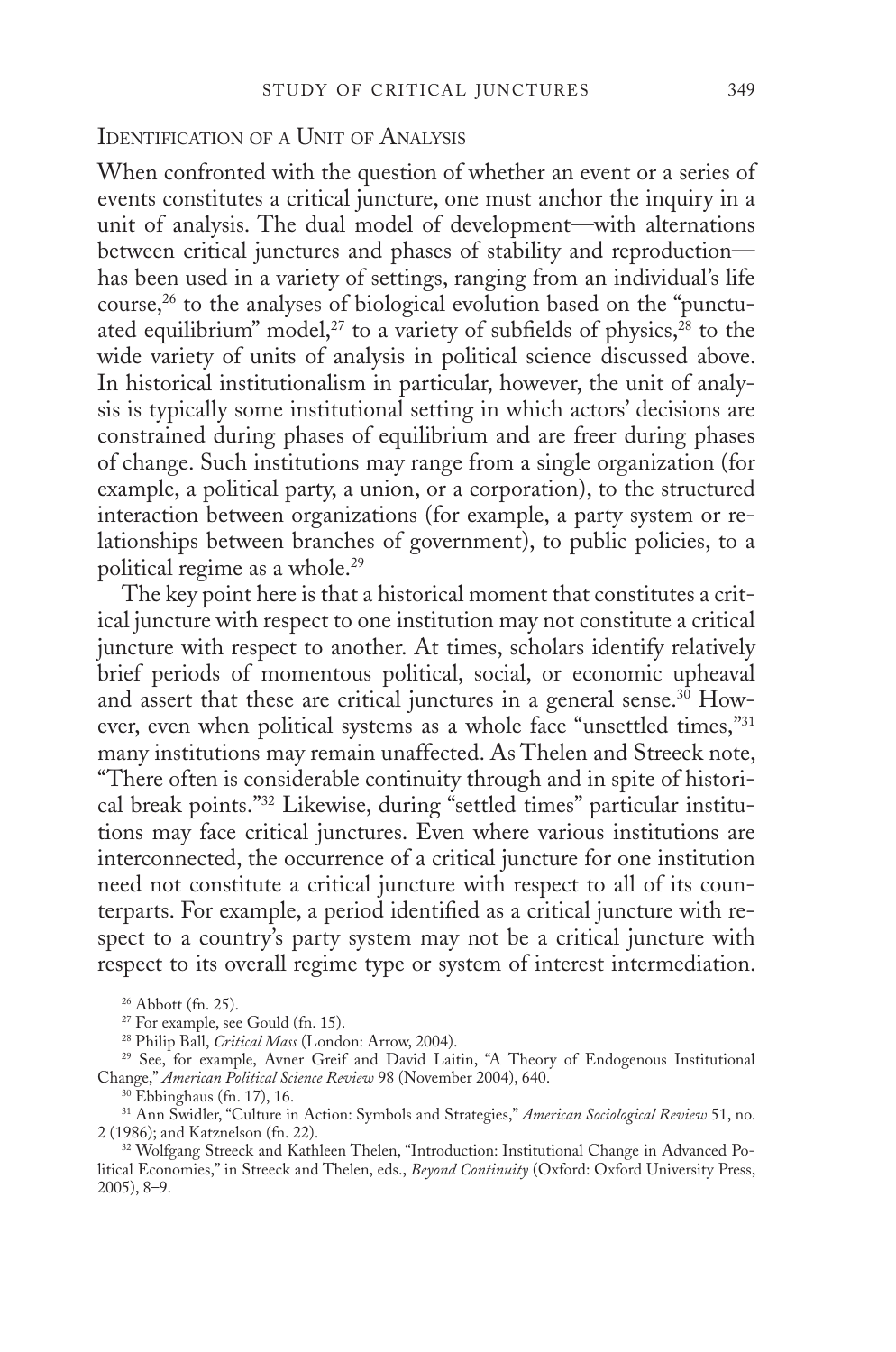#### 350 world politics

Indeed, at a more general level, if one concurs with Skowronek's view that "in a historical/institutional view, politics is structured by persistent incongruities and frictions among institutional orderings,"33 this should not come as surprise. As Cortell and Peterson<sup>34</sup> emphasize in discussing institutional change, different kinds of external shocks may affect some decision-making arenas and leave others unaffected .While relevant events happening at one of these levels of analysis may influence the others, analytically it is important to keep them separate and to identify the critical juncture clearly with respect to the development of a specific unit of analysis.35

## Time Horizons and Alternative Models of

## Institutional Change

Most historical institutionalists treat critical junctures not as instantaneous events but rather as short phases that may actually last for a number of years.<sup>36</sup> If a critical juncture is not a discrete event but is instead an accumulation of related events during a relatively compressed period, at what point does it become more accurate to speak of gradual evolution than of rapid change? A gradualist view of institutional evolution, which discounts the role of critical junctures and punctuated equilibrium, suggests that choice points come with great regularity and that the accumulation of choices generates outcomes.<sup>37</sup>

We submit, first, that the duration of the critical juncture must be brief relative to the duration of the path-dependent process that it initiates. Treating an entire decade as a critical juncture with respect to an outcome observed a century later might be sensible. But it would clearly not be sensible to consider a decade-long period a critical juncture with respect to an outcome observed only one year later. Second, the absolute duration of a critical juncture has an impact on the possibility for

33 Stephen Skowronek, "Order and Change," *Polity* 28, no. 1 (1995), 95; see also Karen Orren and Stephen Skowronek, "Beyond the Iconography of Order," in Lawrence C. Dodd and Calvin Jillson, eds., *The Dynamics of American Politics* (Boulder, Colo.: Westview, 1994), 321; Julia Lynch and Tulia Falleti, "Context and Causal Homogeneity in Historical Research" (Paper presented at the annual meeting of the American Political Science Association, Philadelphia, September 2006).

<sup>34</sup> Andrew Cortell and Susan Peterson, "Altered States: Explaining Domestic Institutional Change," *British Journal of Political Science* 29 ( January 1999), 187.

<sup>36</sup> Some scholars employ the expression "moments," which, even when used in a metaphorical sense, may be misleading.

<sup>37</sup> In the literature on evolution, from which much of the social science literature on institutional evolution draws inspiration, scholars who reject the notion of punctuated equilibrium emphasize precisely this point; see, for example, Richard Dawkins, *The Blind Watchmaker* (New York: Norton, 1996).

<sup>35</sup> Thelen (fn. 1), 213; see also Michael Shermer, "Exorcising Laplace's Demon," *History and Theory* 34, no. 1 (1995), 71.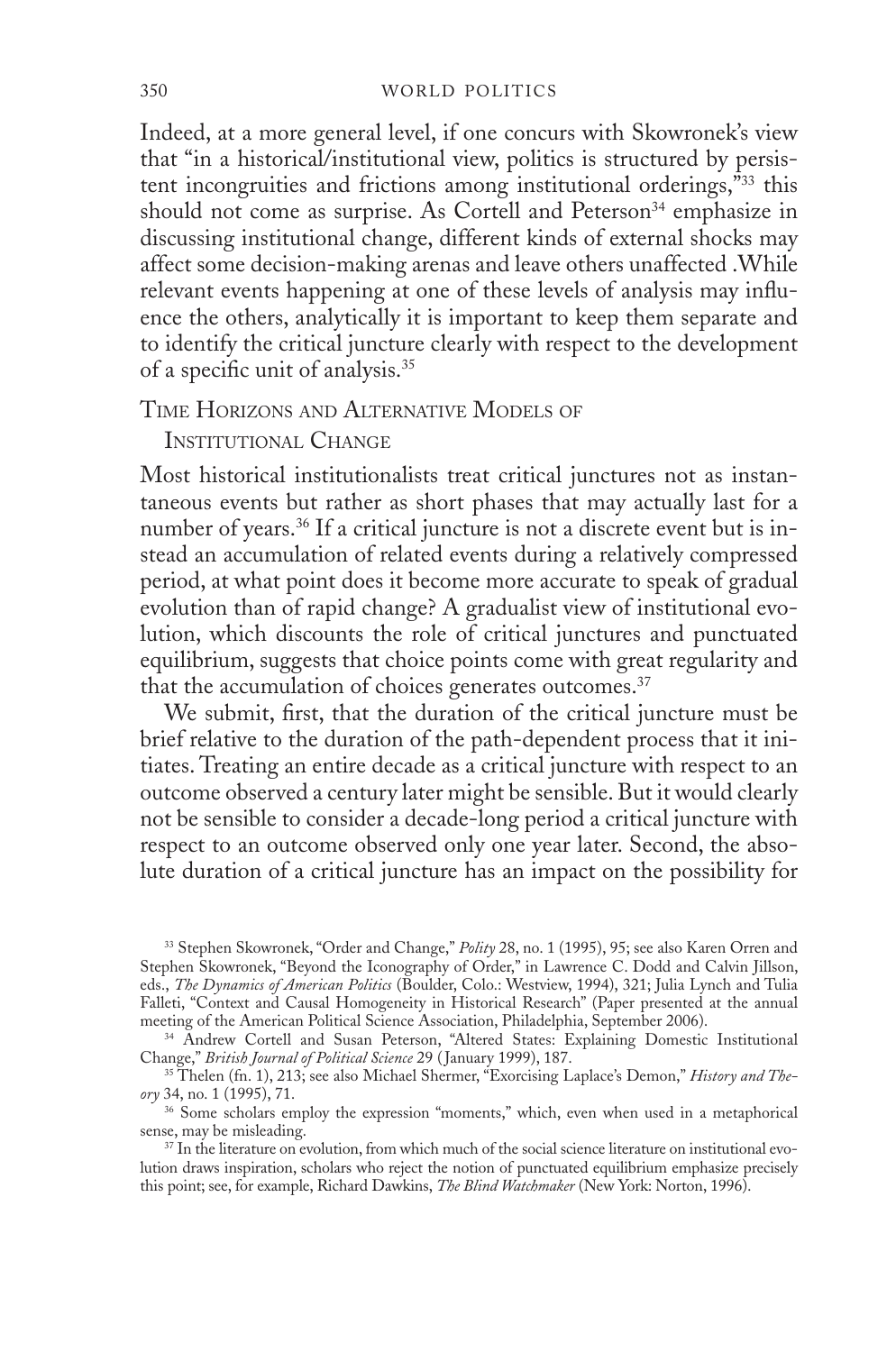actors to act more freely and for the consequences of their actions to have a larger impact than in normal times: the longer the juncture, the higher the probability that political decisions will be constrained by some reemerging structural constraint. Pierson's<sup>38</sup> categorization of social science accounts in terms of their time horizons is helpful to clarify when it is appropriate and when it is not to use explanations that invoke critical junctures. As Pierson explains, social science accounts may involve causes that have either short-term or long-term time horizons, and they may be designed to explain outcomes that have either shortterm or long-term time horizons.39

As discussed in more detail below, a critical juncture should have a duration that is short relative to the path-dependent process it initiates. Thus, if an explanation relies on a cause that has a relatively long-term time horizon, then it is highly unlikely that a critical juncture framework will be applicable. In accounts that involve long-term, cumulative causes, there may be a tipping point—a point at which the cumulative cause finally passes a threshold and leads to a rapid change in the outcome —but a tipping point is not a critical juncture. It may be the case that actions taken on the verge of the tipping point might have forestalled it. However, causal accounts that involve cumulative causes suggest that the probability of a particular outcome increases steadily over time and thus would not present compressed moments in which an agent's decisions are particularly likely to affect outcomes. By contrast, causal accounts that involve a short-term cause are far stronger candidates for the application of the critical juncture framework. In cases where critical junctures launch path-dependent processes, we would observe a short-term cause (during the critical juncture) followed by what Pierson terms a "temporal separation" between this cause and the eventual outcome.<sup>40</sup>

<sup>40</sup> Though Pierson also categorizes causal processes in terms of the time horizon of their outcome, he recognizes that this is problematic in cases where there is a temporal separation between the cause (which takes place in the critical juncture) and the effect (which takes place at the end of the path-dependent process); see Pierson (fn. 3), 95. The distinction between the effect (outcome) to be explained and the path-dependent process that generates it is a matter of conceptualization of the effect itself and depends on the specific research question.

<sup>38</sup> Pierson (fn. 3), 92ff.

<sup>&</sup>lt;sup>39</sup> For encompassing typologies of models of institutional change, see Streeck and Thelen (fn. 32); Pierson (fn. 3), 134–66; Kathleen Thelen, "Historical Institutionalism in Comparative Politics," *Annual Review of Political Science* 2 (1999); idem (fn. 1); idem, *How Institutions Evolve: The Political Economy of Skills in Germany, Britain, the United States, and Japan* (Cambridge: Cambridge University Press, 2004); Hacker (fn. 1); and B. Guy Peters, Jon Pierre, and Desmond S. King, "The Politics of Path Dependency: Political Conflict in Historical Institutionalism," *Journal of Politics* 67, no. 4 (2005).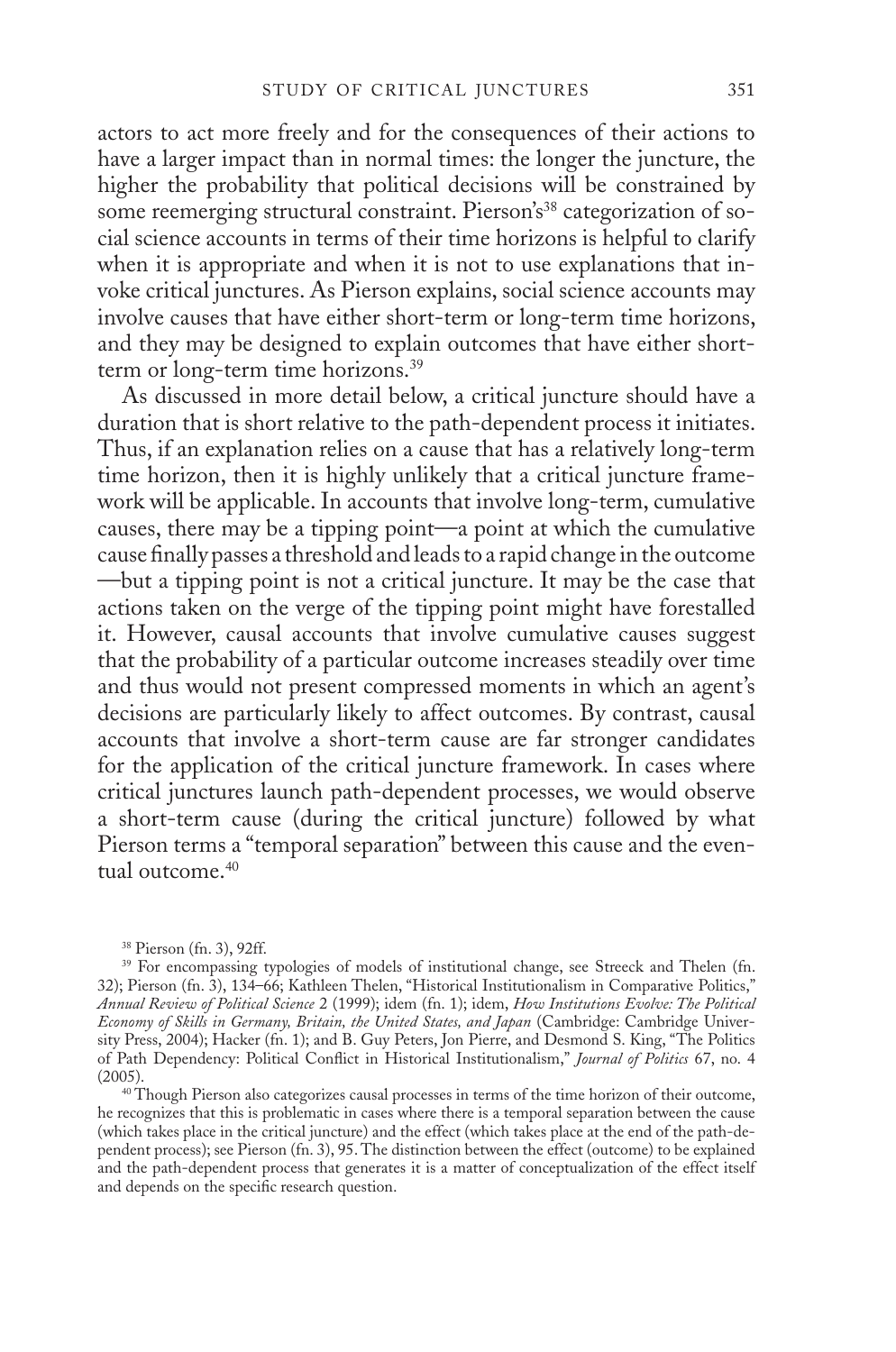### Change and Negative Cases (Near Misses)

Many scholars define critical junctures on the basis of their outcome, namely, change.<sup>41</sup> Tempting as it may be to equate critical junctures and change, this view is not commensurable with the emphasis on structural fluidity and heightened contingency that are the defining traits of critical junctures. Contingency implies that wide-ranging change is possible and even likely but also that re-equilibration is not excluded. If an institution enters a critical juncture, in which several options are possible, the outcome may involve the restoration of the pre–critical juncture status quo. Hence, change is not a necessary element of a critical juncture. If change was possible and plausible, considered, and ultimately rejected in a situation of high uncertainty, then there is no reason to discard these cases as "non–critical" junctures.

Most researchers, following Pierson's advice "to go back and look," trace the roots of institutional change back to the origins of a "path."42 We certainly do not disagree with this approach but contend that, if used exclusively, it overlooks the fact that some critical junctures may result in re-equilibration of an institution. Moreover, ignoring the near misses of history would actually deprive scholars of important and interesting negative cases with regard to the outcomes they seek to explain: in other words, it would introduce selection bias into their comparative analyses and consequently arrive at weaker (and possibly flawed) findings.<sup>43</sup> At the same time, some comparative analyses are sensitive to this issue. Capoccia, for example, analyzes several cases in which governing elites of European democracies took key decisions that played an important role in avoiding the breakdown of democracy during the interwar years.<sup>44</sup> By extending his analysis to both crises that resulted in regime breakdown and others that resulted in re-equilibration of democracy, Capoccia generates more leverage to identify the key actors, events, decisions, and their interconnections than he could have had he limited his analysis to cases of breakdown. He also avoids selection bias and thus arrives at more solid findings about the importance of key decisions during political crises.

41 See, for example, Collier and Collier (fn. 4), 29–30; Abbott (fn. 25); Gal and Bargal (fn. 17), 437; Hogan (fn. 17).

43 King et al. (fn. 8), 128–37; and Barbara Geddes, *Paradigms and Sand Castles* (Ann Arbor: University of Michigan Press, 2003). See also David Collier and James Mahoney, "Insights and Pitfalls: Selection Bias in Qualitative Research," *World Politics* 49 (October 1996).

<sup>44</sup> Giovanni Capoccia, *Defending Democracy: Reactions to Extremism in Interwar Europe* (Baltimore: Johns Hopkins University Press, 2005).

 $42$  Pierson (fn. 14).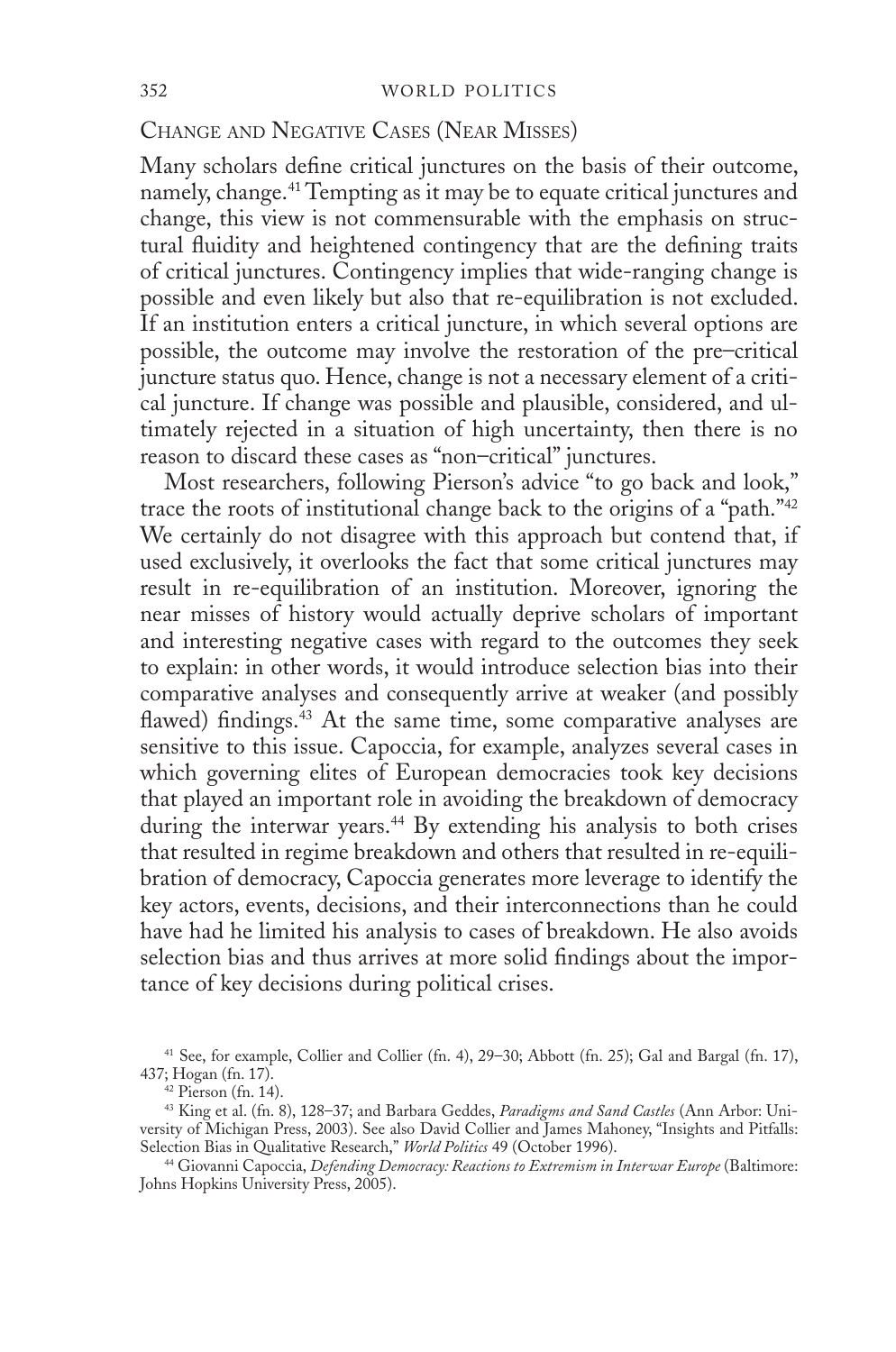#### Power Asymmetries and Key Actors

Most of the literature on path dependence in comparative politics draws inspiration from institutional economics.45 Collier and Collier, as well as Mahoney, for example, see their studies as examples of a *more general* approach to the analysis of institutional development and explicitly link their work to research on path dependence in institutional economics.<sup>46</sup> Yet typical accounts of path dependence in institutional economics do not resort to the dual conception of institutional development that typifies the use of this framework in political science and sociology. Rather, they refer to situations in which a "host of small events" sets in motion a process characterized by increasing returns. For example, Arthur explains:

Suppose in a certain island cars are introduced, all at more or less the same time. Drivers may choose between the right- and left-hand sides of the road. Each side possesses increasing returns: as a higher proportion of drivers chooses one side, the payoff to choosing that side rapidly rises. Casual thought tells us that we would observe a good deal of randomness to the proportions initially driving on each side, but that, if one side by chance got sufficiently ahead, other drivers would "fall in" on this side, so that eventually all cars would drive on (would allocate themselves to) the same side of the road . . . the actual outcome would likely be decided by a host of "small events" outside our knowledge—drivers' reactions, dogs running into the road, the timing or positioning of traffic lights.<sup>47</sup>

While this passage describes the properties of "lock-in" and "nonergodicity" (or path dependence) in a vivid fashion, it is apparent that the "genetic" moment of this nonreversible process is conceptualized differently than critical junctures normally are in historical institutionalism. The "phase of fluidity" (for example, when there is uncertainty as to which side of the road one should drive on) is conceptualized as a series of microscopic choices by actors—choices that eventually tip one way or the other largely for random reasons and then lead "the system into a trapping region."48

The typical implications of critical junctures in political analyses are unlikely to correspond to that model. In theory, we could certainly conceptualize political change as the result of a series of random small events that then tip one way or the other, but this would conceal a

<sup>45</sup> Arthur (fn. 13, 1994); David (fn. 12); and Douglass North, *Institutions, Institutional Change and Economic Performance* (Cambridge: Cambridge University Press, 1990). 46 Collier and Collier (fn. 4), 27; Mahoney (fn. 4), 7.

<sup>47</sup> Arthur (fn. 13, 1994), 14.

<sup>48</sup> Paul David, "Path Dependence, Its Critics and the Quest for 'Historical Economics'" (Manuscript, Oxford and Stanford, 2000), 10.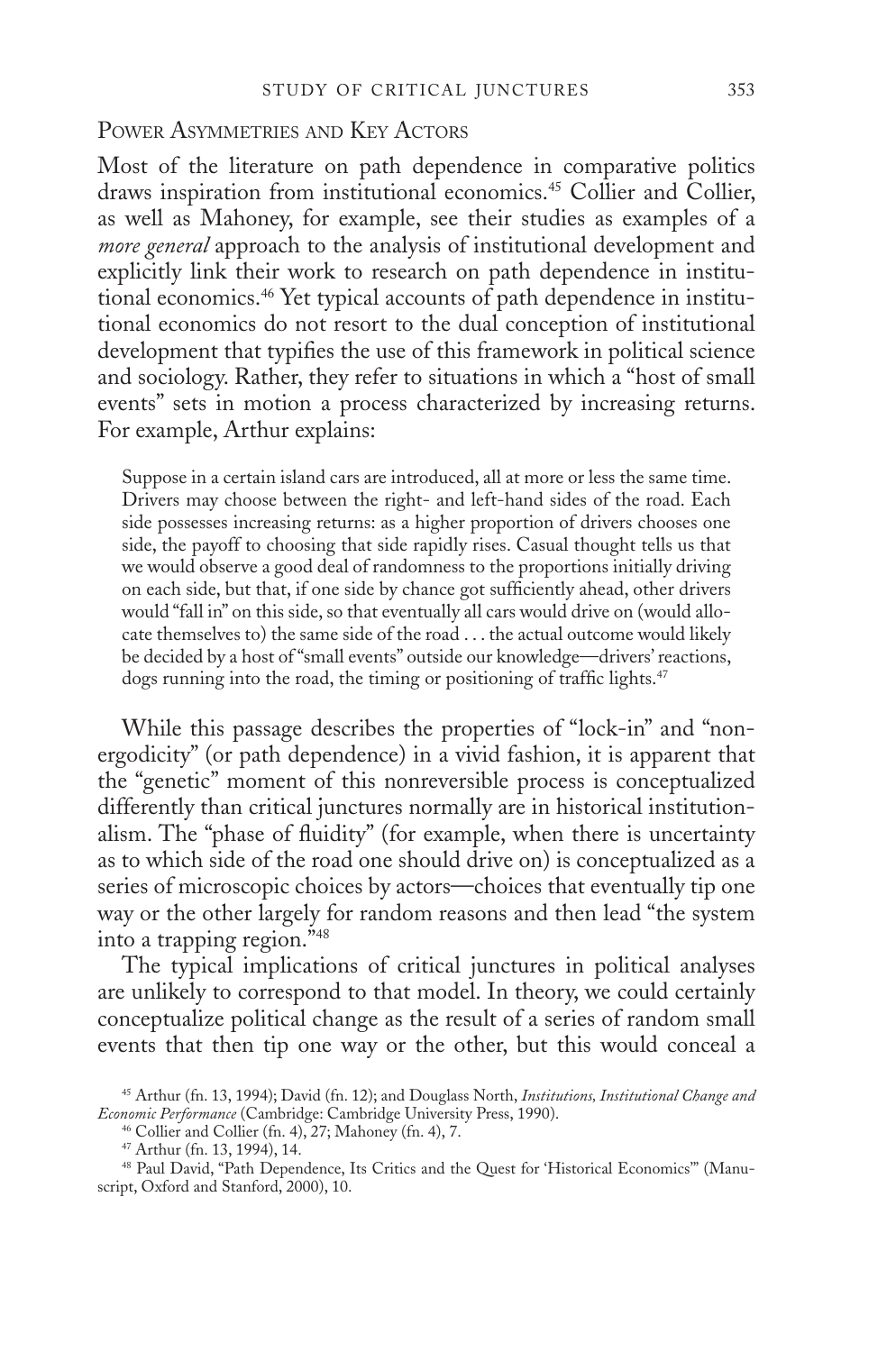key dimension of politics: power. Like other concepts imported from institutional economics, the concept of critical junctures needs to be adapted for application in political science.<sup>49</sup> Political science analyses of critical junctures (and synonyms) most often focus not on random small events but instead on decisions by influential actors—political leaders, policymakers, bureaucrats, judges—and examine how, during a phase of institutional fluidity, they steer outcomes toward a new equilibrium.50 So Thelen writes, for example: "Groups and individuals are not merely spectators as conditions change to favor or penalize them in the political balance of power, but rather strategic actors capable of acting on 'openings' provided by such shifting contextual conditions in order to enhance their own position."51 Indeed, even in the case of the direction of traffic, it is in actuality decisions of political elites, rather than the consequences of a host of microscopic decisions by drivers, that are often decisive. Even a cursory survey of the history of the direction of traffic in Europe shows that the establishment of a standard often had very little to do with drivers' decisions and much to do with political decisions. In France, for example, after some years of fluidity and uncertainty about the side of the road on which carts and other vehicles should drive, an official keep-right rule was introduced in Paris in 1794. Later, Napoleon's conquests spread the new French standard of driving on the right to Belgium, the Netherlands, Luxembourg, Switzerland, Germany, Poland, Russia, and many parts of Spain and Italy.<sup>52</sup>

#### IV. METHODS

On the basis of the above, we can consider the analysis of critical junctures as the analysis of decision making under conditions of uncertainty. The methods adopted should therefore reconstruct, in a systematic and rigorous fashion, each step of the decision-making process, identify which decisions were most influential and what options were available

 $^{50}$  See, for example, Peter Hall and Rosemary Taylor, "Political Science and the Three New Institutionalisms," *Political Studies* 44 (December 1996); Luebbert (fn. 17), 312; John Keeler, "Opening the Window for Reform: Mandates, Crises and Extraordinary Policy-Making," *Comparative Political Studies* 25 ( January 1993), 434, 477–80; Cortell and Peterson (fn. 34), 187–89; Geoffrey Garrett and Peter Lange, "Internationalization, Institutions and Political Change," *International Organization* 49 (Fall 1995), 629–31; and Jones-Luong (fn. 17), 276ff. We do not mean to suggest that accidental concatenations of unrelated, contingent, events—so-called Cournot effects—cannot play an important role in influencing the outcome of a critical juncture; see Pierson (fn. 3), 57. Events can obviously play an important role in influencing decisions and their consequences. What counts as "contingent" and "unrelated," however, depends on the theoretical framework adopted. 51 Thelen and Steinmo (fn. 1), 17.

<sup>&</sup>lt;sup>49</sup> See, for instance, Moe's work adapting principal-agent theory to the world of politics; Terry Moe, "The New Economics of Organization," *American Journal of Political Science* 28 (November 1984).

<sup>52</sup> Peter Kincaid, *The Rule of the Road* (Westport: Greenwood, 1991), 2–41.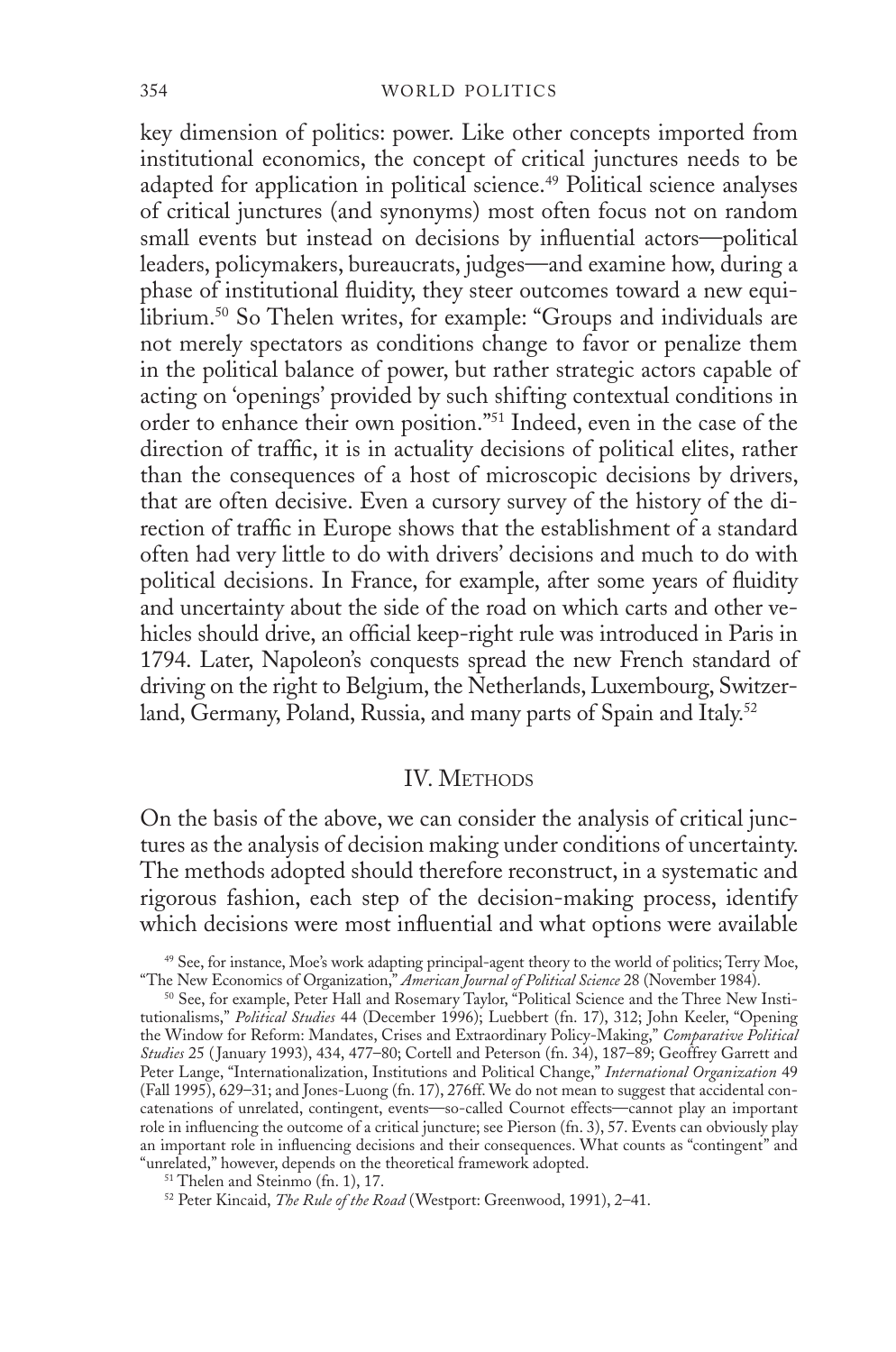and viable to the actors who took them, and clarify both their impact and their connection to other important decisions. Several methods are particularly apt for the task at hand: process tracing,53 "systematic process analysis,<sup> $54$ </sup> "analytic narratives," $5^{\frac{2}{3}}$  and in general any form of structured, theory-guided narrative. A further key element of the analysis of critical junctures is the analysis of contingency: during critical junctures decisions are taken in a situation of high uncertainty and unpredictability, given the relaxation of the "normal" structural and institutional constraints on action. Taking contingency into account requires researchers to analyze "what happened in the context of what could have happened,"<sup>56</sup> a task for which we must complement our hindsight perspective (useful to identify moments of change) with a foresight one, which allows reconstructing not only what the consequences of actual decisions were but also what plausible consequences might have resulted from other, viable choices.<sup>57</sup> This move takes us to into the realm of counterfactual analysis. Below we elaborate on these two methodological tools, counterfactual analysis and theory-guided narrative.

#### COUNTERFACTUAL ANALYSIS

Leading historians and philosophers have long dismissed analysis based on counterfactuals as "virtual history." Recently, however, counterfactuals have been restored to their rightful place in history and historiography,<sup>58</sup> and the same has happened in the social sciences. Several contributions have highlighted the important role of well-constructed counterfactuals in assessing the causal impact of specific fac-

<sup>53</sup> Alexander George, "Case Studies and Theory Development: The Method of Structured, Focused Comparison," in P. G. Lauren, ed., *Diplomacy: New Approaches in History, Theory and Policy* (New York: Free Press, 1979); Alexander George and Timothy McKeown, "Case Studies and Theories of Organizational Decision-Making," in Robert Coulam and Richard Smith, eds., *Advances in Information Processing in Organizations*, vol. 2 (Greenwich: jai Press, 1985); Alexander George and Andrew Bennett, *Case Studies and Theory Development* (Boston: mit Press, 2005).

<sup>54</sup> Peter Hall, "Aligning Ontology and Methodology in Comparative Politics," in James Mahoney and Dietrich Rueschemeyer, eds., *Comparative Historical Analysis in the Social Sciences* (Cambridge: Cambridge University Press, 2003), 330–59; and idem, "Systematic Process Analysis: When and How<br>to Use It," European Management Review 3, no. 1 (2006), 24–31.

<sup>&</sup>lt;sup>55</sup> Robert H. Bates, Avner Greif, Margaret Levi, Jean-Laurent Rosenthal, and Barry R. Weingast, *Analytic Narratives* (Princeton: Princeton University Press, 1998); Margaret Levi, "Producing an Analytic Narrative," in John R. Bowen and Roger Petersen, eds., *Critical Comparison in Politics and Culture* (Cambridge: Cambridge University Press, 1999); and idem, "Modeling Complex Historical Processes with Analytic Narratives," in Ian Shapiro, Rogers M. Smith, and Tarek E. Masoud, eds., *Problems and Methods in the Study of Politics* (Cambridge: Cambridge University Press, 2002). 56 Isaiah Berlin, "Historic Inevitability," in Patrick Gardiner, ed., *The Philosophy of History* (Oxford:

Oxford University Press, 1974), 176.

 $57$  A "foresight" perspective is obviously necessary to identify correctly those critical junctures that did not in the end lead to change. 58 Johannes Bulhof, "What If? Modality and History," *History and Theory* 38, no. 2 (1999); Martin

Bunzl, "Counterfactual History: A User's Guide," *American Historical Review* 109, no. 3 (2004).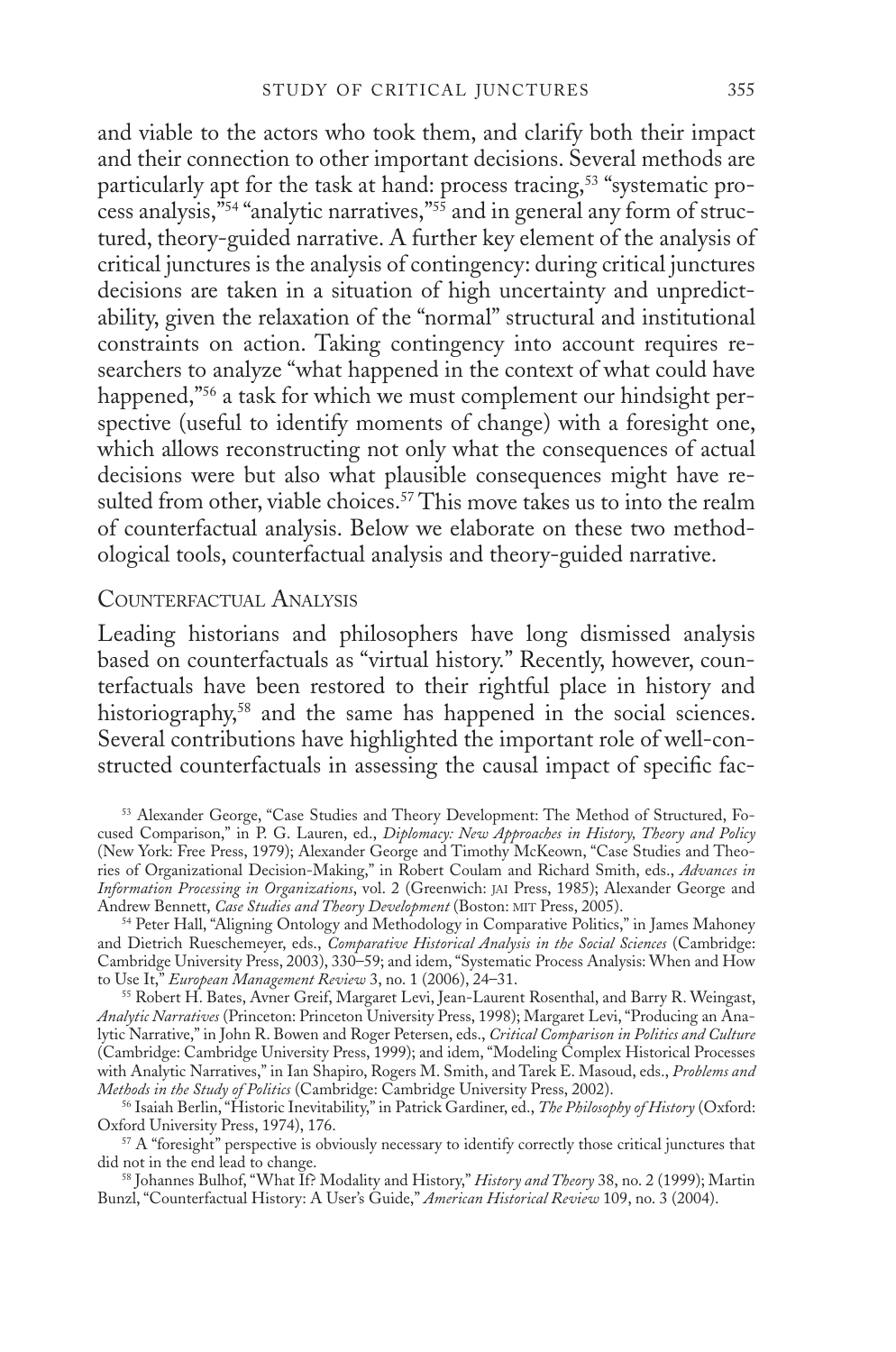#### 356 WORLD POLITICS

tors on historical outcomes.<sup>59</sup> This literature has elaborated logical and methodological rules for assessing the plausibility of a counterfactual argument, differentiating counterfactuals with good heuristic value from those that belong to the thought-provoking but insufficiently rigorous realm of "virtual history."60

While advancing a whole roster of criteria (including clarity and logical consistency), this literature suggests that for counterfactuals to be plausible, they must respect first of all the criterion of *theoretical consistency*. Mahoney explains that analysts should focus on "a counterfactual antecedent that was actually available during a critical juncture period, and that, according to theory, should have been adopted."61 *Historical consistency* is also critical. Also known as the "minimal-rewrite rule," this criterion constrains counterfactual speculations in several ways: for example, by considering only policy options that were available, considered, and narrowly defeated by the relevant actors or by ruling out counterfactuals in which the antecedent and the consequent are separated by such wide stretches of time that it is implausible that all other things would remain equal.<sup>62</sup>

Several authors have highlighted the connection between the analysis of contingency during critical junctures and counterfactual thought experiments.<sup>63</sup> The focus on the role of political actors and their decisions during critical junctures is amenable to *plausible* counterfactual thought experiments that can be supported by the historical record.<sup>64</sup>

considering them as a necessary logical part of a causal argument; see King et al. (fn. 8), 88–89. In the critical juncture framework, it is possible to reconstruct *plausible* counterfactual scenarios that could have had a *large* causal effect on outcomes. 61 Mahoney (fn. 21), 513; and James Mahoney and Gary Goertz, "The Possibility Principle,"

*American Political Science Review* 98 (November 2004).

62 Tetlock and Belkin (fn. 59), 23–24.

<sup>63</sup> Mahoney (fn. 21), 513.

64 See Lebow (fn. 59), 559; and Henry Ashby Turner, Jr., "Human Agency and Impersonal Determinants in Historical Causation," *History and Theory* 38, no. 3 (1999), 300–306. As Turner points out, reducing history to impersonal causes gives rise to "a deterministic version of the past that lends a spurious air of high probability to what happened and blots out the effects of contingency that spring from immediate circumstances and individual choices" (p. 305). Lebow (fn. 59)

<sup>59</sup> James D. Fearon, "Counterfactuals and Hypothesis Testing in Political Science," *World Politics* 43 ( January 1991); Ellen Immergut, "Historical Institutionalism in Political Science and the Problem of Change," in Andreas Wimmer and Reinhart Kössler, eds., *Understanding Change* (Basingstoke: Palgrave, 2005); Richard Ned Lebow, "What's So Different about a Counterfactual?" *World Politics* 52 ( July 2000); Amartya Sen, *Rationality and Freedom* (New Dehli and Oxford: Oxford University Press, 2002); and Philip Tetlock and Aaron Belkin, "Counterfactual Thought Experiments in World Politics: Logical, Methodological, and Psychological Perspectives," in Tetlock and Belkin, eds., *Counterfactual Thought Experiments in World Politics* (Princeton: Princeton University Press, 1996), 1–38; interview with Adam Przeworski, "Adam Przeworski: Capitalism, Democracy, and Science," in Gerardo L. Munck and Richard Snyder, eds., *Passion, Craft, and Method in Comparative Politics* (Baltimore: Johns Hopkins University Press, 2007), 479.<br><sup>60</sup> As mentioned above, our reference to counterfactual analysis here is more specific than simply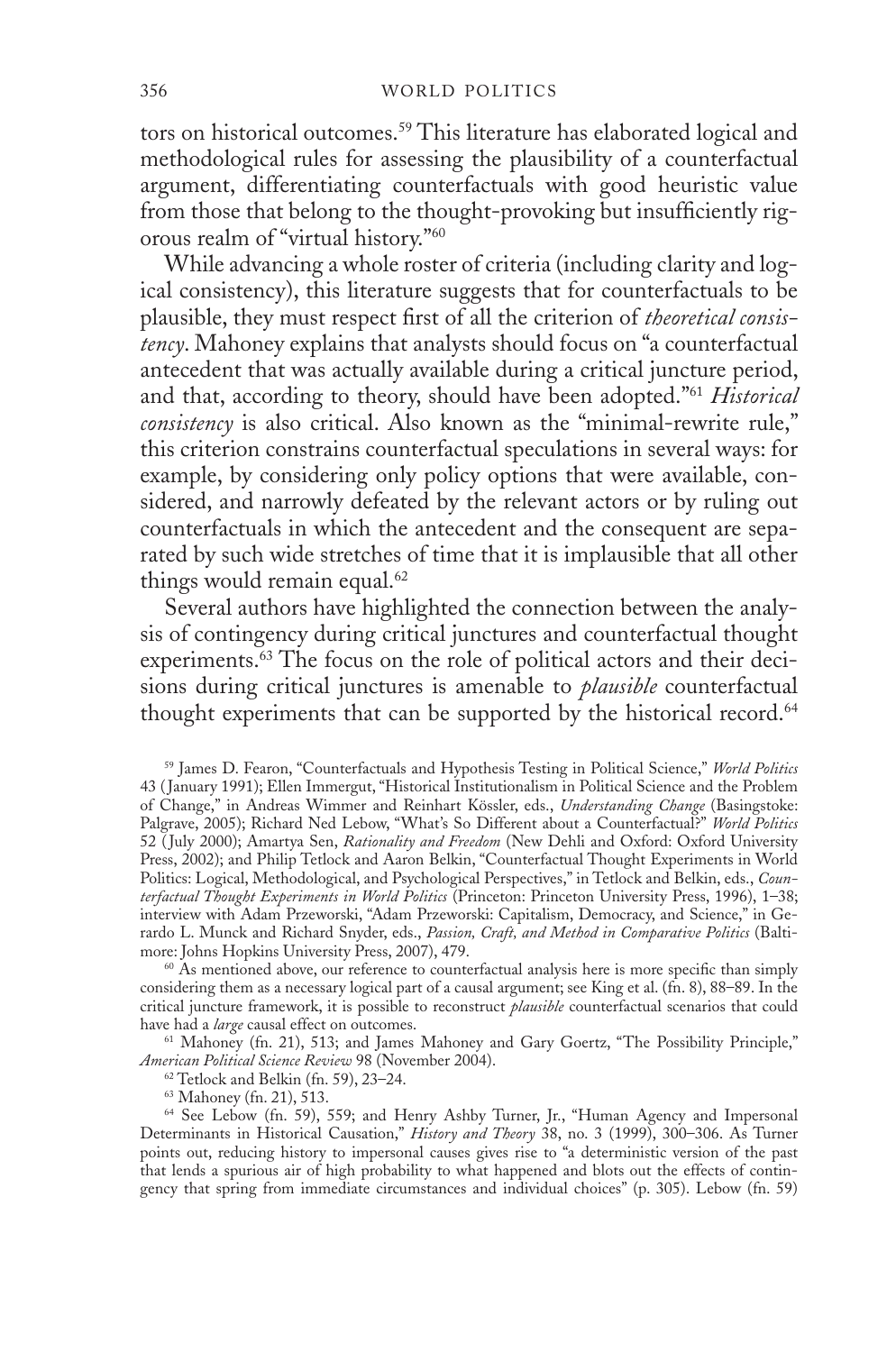The difference between a factual and a counterfactual argument as regards the availability of historical sources should not be exaggerated: there may be as much historical evidence about decisions that were taken as about those that were considered, discussed, and ultimately discarded. Similarly, there may be enough evidence to produce informed speculations at least on the immediate consequences of other decisions that could realistically have been taken.<sup>65</sup>

#### Theory-Guided Narrative

The use of narrative is ubiquitous in historical accounts in the social sciences. While perhaps the most prominent examples of the use of historical narrative focus on long-term processes, the use of narrative is even more important in the analysis of shorter phases such as critical junctures. To use Polanyi's expression, in the analysis of "critical periods" "time expands" and so must our analysis.66 Recent theoretical and methodological literature in both history and the social sciences has shown a large consensus that "narrative" does not necessarily equate with undisciplined or ad hoc storytelling. In political science and in comparative analyses in particular narratives are often adequately structured by explicit theoretical models.<sup>67</sup>

A theoretical model simplifies reality and drives the construction of the narrative, which focuses on the aspects considered salient by the theory itself; in the case of critical junctures, such aspects include the main actors, their goals, preferences, decisions, and the events that directly influenced them. Whether a formal or a nonformal approach is used, however, the analysis of critical junctures requires two things. First, the narratives should specify not only the decisions and actions that were taken but also those that were considered and ultimately rejected, thus making explicit the close-call counterfactuals that render the critical juncture "critical." Second, the narrative should reconstruct the consequences of the decisions that were taken and (as much as the available data allow) the likely consequences of those that could plausibly have been taken but were not. Below we briefly discuss the advantages and disadvantages of each approach.

argues that affected by this "certainty of hindsight bias," structural explanations "fail to recognize the uncertainty under which actors operated and the possibility that they could have made different choices that might have led to different outcomes" (p. 559). See also William H. Sewell, "A Theory of Structure: Duality, Agency, and Transformation," *American Journal of Sociology* 98, no. 1 (1992), 2.

<sup>&</sup>lt;sup>65</sup> See, for example, Richard Ned Lebow, "Contingency, Catalysts, and International System Change," *Political Science Quarterly* 115, no. 4 (2000).

<sup>66</sup> Polanyi (fn. 9); see also Turner (fn. 64), 302.

<sup>67</sup> Tim Büthe, "Taking Temporality Seriously," *American Political Science Review* 96 (September 2002), 483.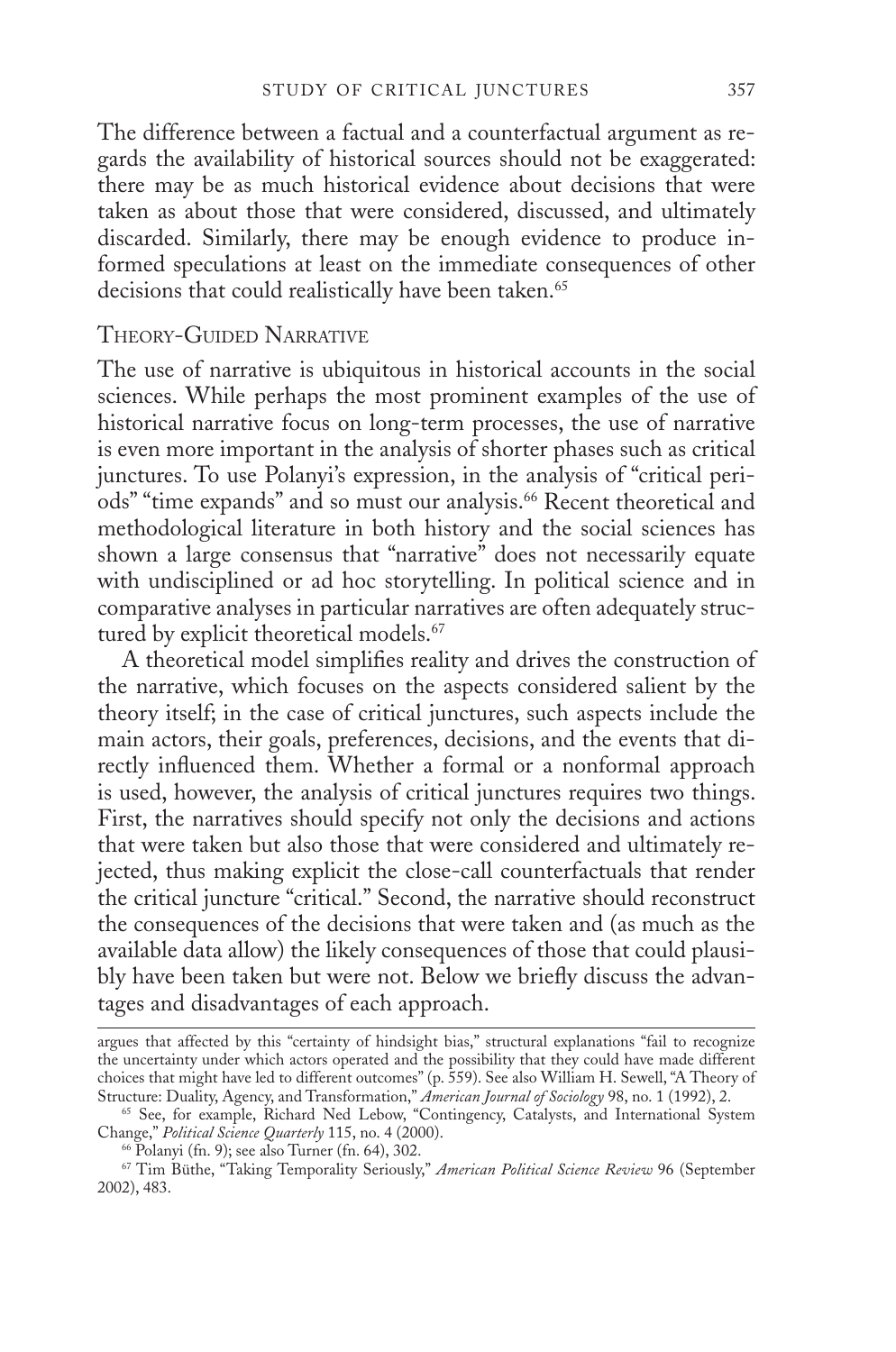The application of game-theoretic tools to the analysis of critical junctures has several advantages. The rigorous specification and formalization of actors' payoffs and their available moves and strategies has the potential to make very explicit the alternatives facing the actors and their consequences. Furthermore, a formal approach may spell out at least some of the close-call counterfactuals that could have led to alternative equilibria. The analysis of "off-the-path behavior" and subgame perfect equilibria is particularly powerful in this regard.<sup>68</sup> One potential disadvantage of a formal approach is that the need for manageable game-theoretic models may require an excessively impoverished account of complex situations. This becomes more problematic in cases of cross-sectional comparison of critical junctures in different units, where it is normally more difficult to apply a single model to more than one case.<sup>69</sup> A further potential disadvantage is that the specification of the game being played may not be satisfactory, if it does not demonstrate empirically that the hypothesized causal mechanisms were actually at play.<sup>70</sup>

Nonformal narrative accounts of institutional crises have a long tradition.<sup>71</sup> Explicit reference to process tracing<sup>72</sup> is increasingly common in such scholarship. "Tracing the process" that led from a situation in which several options were open to a new equilibrium based on the choice of one of them is a flexible enough methodology: it can easily be applied to different units of analysis, can account for the "paths not taken," and can offer a stylized but compelling reconstruction of the key decisions and choices that produced the final outcome.<sup>73</sup> The potential disadvantages of a nonformal approach mirror, to some extent,

68 See Barry Weingast, "Off-the-Path Behaviour," in Tetlock and Belkin (fn. 59), 230–45. See also Daniel Carpenter "What Is the Marginal Value of Analytic Narratives?" *Social Science History* 24, no. 4 (2000). In his critique of the "analytic narratives" approach, Carpenter maintains that making explicit the counterfactuals by applying formal methods to historical accounts is of no value added, since it specifies only *some* of the possible (potentially infinite) counterfactuals. Carpenter misses the distinction between plausible and nonplausible counterfactuals. While game-theoretic modeling might not make explicit all the possible counterfactuals, it can clarify the most plausible ones and exclude others as nonplausible.<br><sup>69</sup> John Ferejohn, "Rationality and Interpretation: Parliamentary Elections in Early Stuart Eng-

land," in Kirsten Renwick Monroe, ed., *The Economic Approach to Politics* (New York: Harper, 1991); Avner Greif, "Self-Enforcing Political Systems and Economic Growth," in Bates et al. (fn. 55); idem, *Institutions and the Path to Modern Economy* (Cambridge: Cambridge University Press, 2006).

70 This is one of the main points in critiques of *Analytic Narratives*; see Jon Elster, "Rational Choice History," *American Political Science Review* 94 (September 2000); or the symposium in *Social Science History* 24, no. 4 (2000).

71 Juan J. Linz and Alfred Stepan, eds., *The Breakdown of Democratic Regimes* (Baltimore: Johns Hopkins University Press, 1978).

72 George and McKeown (fn. 53); and George and Bennett (fn. 53), 205–38.

<sup>73</sup> It should be noted that process tracing is not incompatible with the use of formal methods and rational choices analysis; see George and Bennett (fn. 53), 205–32.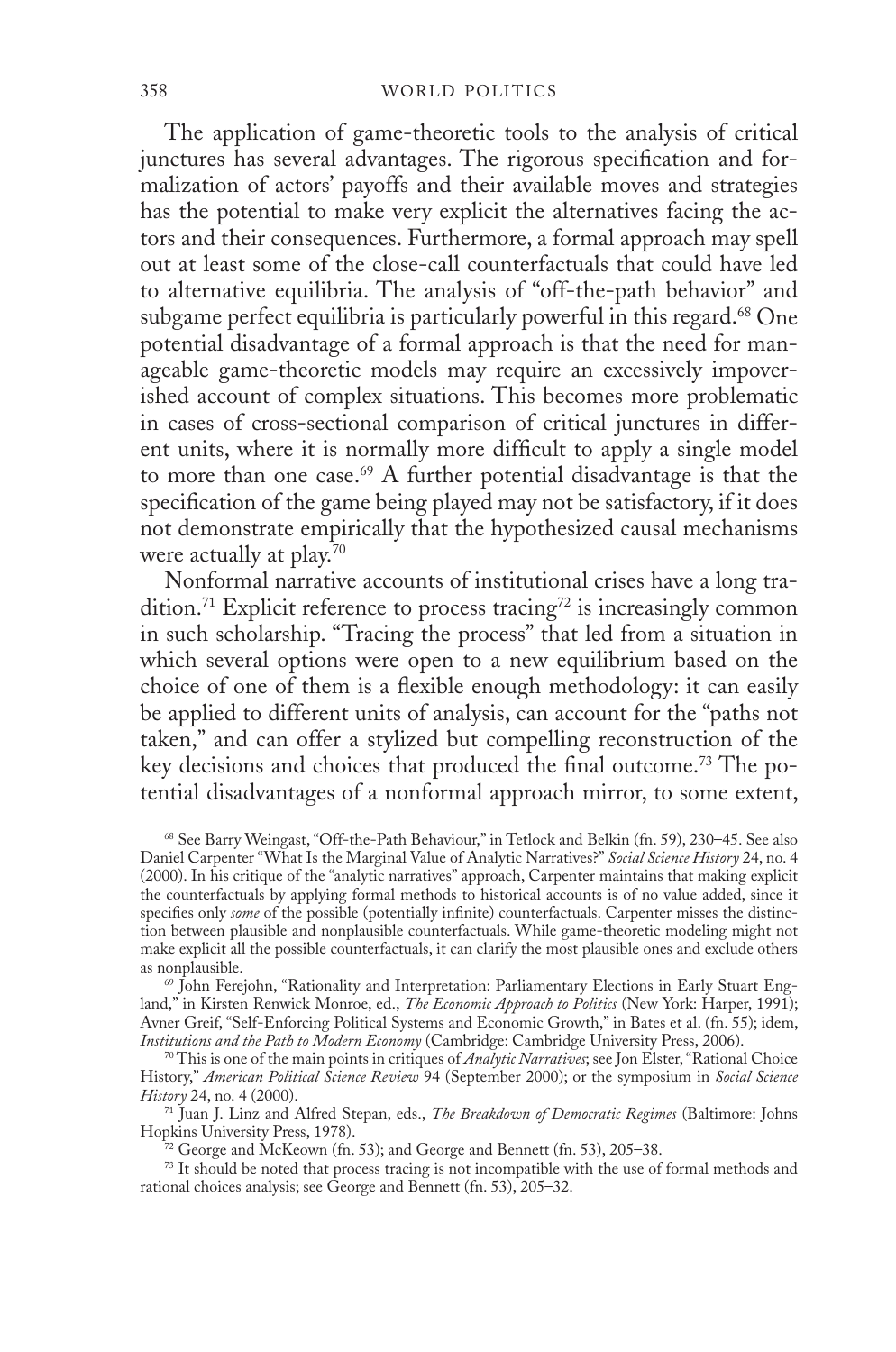the advantages of formal approaches: while the narrative can be more respectful of the historical record, it may include too much detail and thereby sacrifice parsimony or elegance.

#### V. Comparing Critical Junctures

#### MULTIPLE NARRATIVES AND SPATIAL UNIT COMPARISONS

Critical junctures, like any other concept, can be compared along several dimensions of variation and can be part of different kinds of comparative research designs.74 The most common research design used in comparative arguments involving critical junctures is based on a theoretical framework that identifies similar historical processes in different units (for example, countries, parties, interest groups) that involve critical junctures in which the same kind of actors act in a similar strategic environment and face similar challenges. Variation normally comes from the contingent outcomes of decisions and strategic interactions during critical junctures.

In this context, comparing processes of development that involve critical junctures (or producing "multiple narratives")<sup>75</sup> presents several advantages. First, a counterfactual argument in one unit may actually be a factual argument in another. In other words, if critical junctures occur in similar units and under similar conditions, then different decisions of the same actors can give rise to different outcomes, allowing variation and increasing the overall leverage of the analysis. Second, this facilitates the identification of negative cases, that is, junctures that present the same characteristics of structural fluidity and actors' prominence but do not actually give rise to sweeping change. Third, comparing similar junctures (possibly with different outcomes) helps focus on the important actors, moments, and choices, while omitting less relevant contextual details.

This kind of design is typical of both classical macrohistorical work on critical junctures mentioned above and more recent comparative work. The earlier scholarship, however, is largely couched in terms of analysis of whole periods rather than in terms of specific decisions. By contrast, recent comparative studies by Kalyvas on the emergence of Christian democracy in Europe<sup>76</sup> and by Capoccia on democratic cri-

<sup>74</sup> Giovanni Sartori, "Comparing and Miscomparing," *Journal of Theoretical Politics* 3, no. 3 (1991).

<sup>75</sup> Büthe (fn. 67).

<sup>76</sup> Stathis Kalyvas, *The Rise of Christian Democracy in Europe* (Ithaca, N.Y.: Cornell University Press, 1996).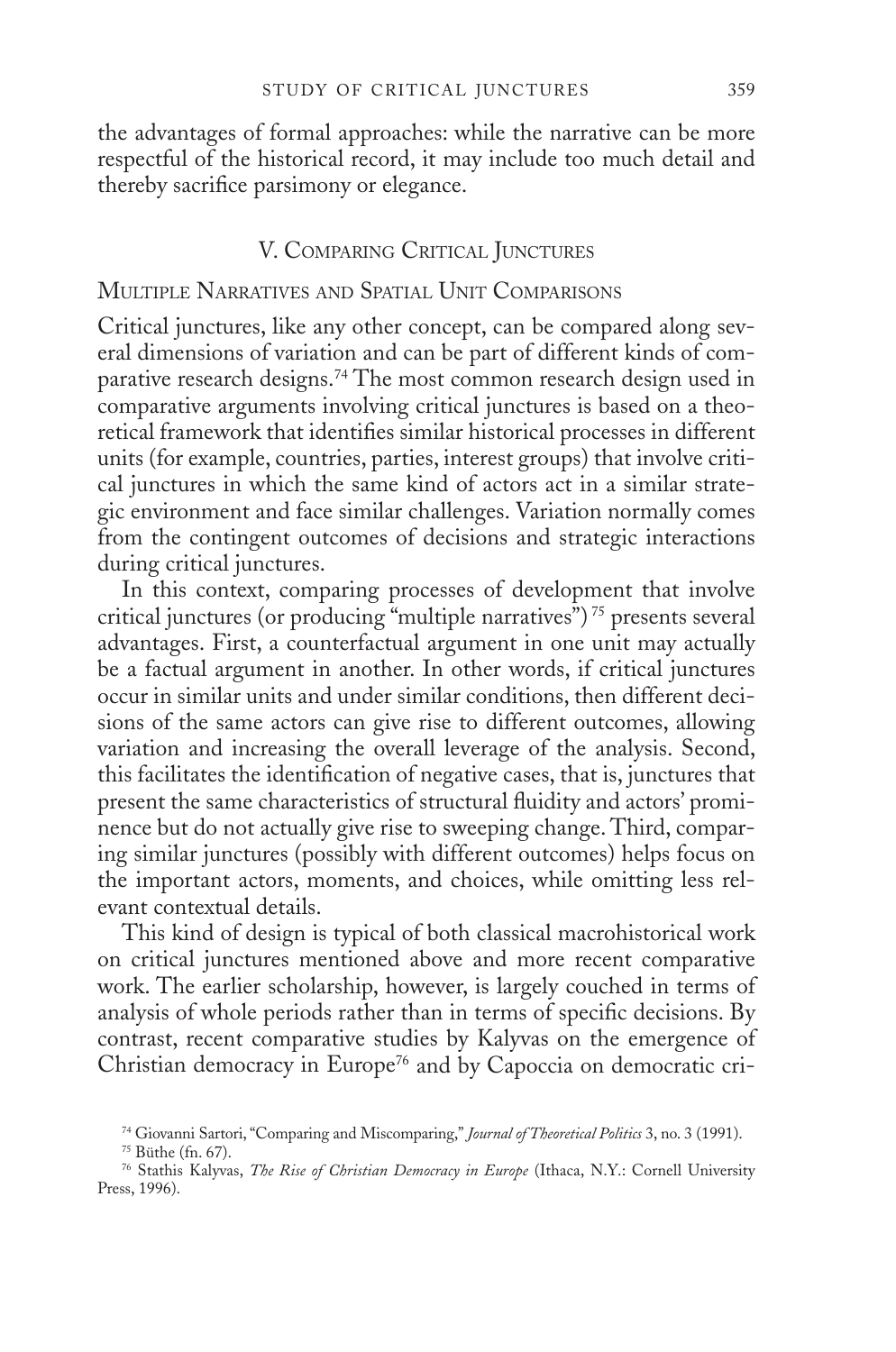#### 360 WORLD POLITICS

ses in interwar Europe<sup>77</sup> place the decision-making process at the center of the analysis. Both studies—the first adopting a formal approach and the second a nonformal one—compare different cases in similar contexts, focus on the same set of actors and decisions in each case, and achieve variation on the dependent variable by including cases of change and nonchange as resulting from similar moments of fluidity.

A possible caveat for this research design emerges when the comparison involves "similar" junctures happening in different spatial units at different points in time. Under such circumstances, political learning can have an impact on the independence of the cases being compared.<sup>78</sup> If the junctures are similar in some important trait (for example, crisis of a democratic regime due to the rise of fascist parties) but happen at different points in time, the actors involved in later cases may know about the outcomes of earlier cases and adjust their behavior accordingly.79 In such circumstances researchers must account for the influence of earlier junctures on later ones.<sup>80</sup>

## "Criticalness" and Longitudinal Comparisons

Longitudinal comparisons—that is, comparisons of two or more critical junctures argued to explain an outcome in the *same* unit of analysis present different problems. Rival explanations may identify different historical moments that they claim are critical junctures with respect to an outcome. Two scholars supporting rival claims may present convincing causal arguments, counterfactuals, and evidence, and ultimately academic audiences may be convinced that each juncture is critical in its own way.<sup>81</sup> How can we assess such rival arguments?

Assessing just "how critical" a critical juncture is requires an operationalization of criticalness. In our view, criticalness is measured by two factors, which we call *probability jump* and *temporal leverage*. The probability jump measures the change of probability of the outcome of interest that is connected with the juncture, and it has two components: first, the change (increase) in probability of the outcome of interest in

77 Capoccia (fn. 44).

<sup>78</sup> Nancy Bermeo, "Democracy and the Lessons of Dictatorship," *Comparative Politics* 24 (April 1992).

 $79$  Büthe (fn. 67).

80 The significance of such learning effects is evident in the rapidly growing literature on policy diffusion. For a recent review, see Beth Simmons, Geoffrey Garrett, and Frank Dobbin, "Introduction: The International Diffusion of Liberalism," *International Organization* 60, no. 4 (2006).

 $81$  See, for example, Mahoney (fn. 4), 26–27. Mahoney remarks on Yashar's interpretation of regime development in Costa Rica and Guatemala; Deborah J. Yashar, *Demanding Democracy* (Stanford, Calif.: Stanford University Press, 1997). Lynch's (fn. 17) work on the development of pension systems in Italy and the Netherlands includes the analysis of two different critical junctures in each country.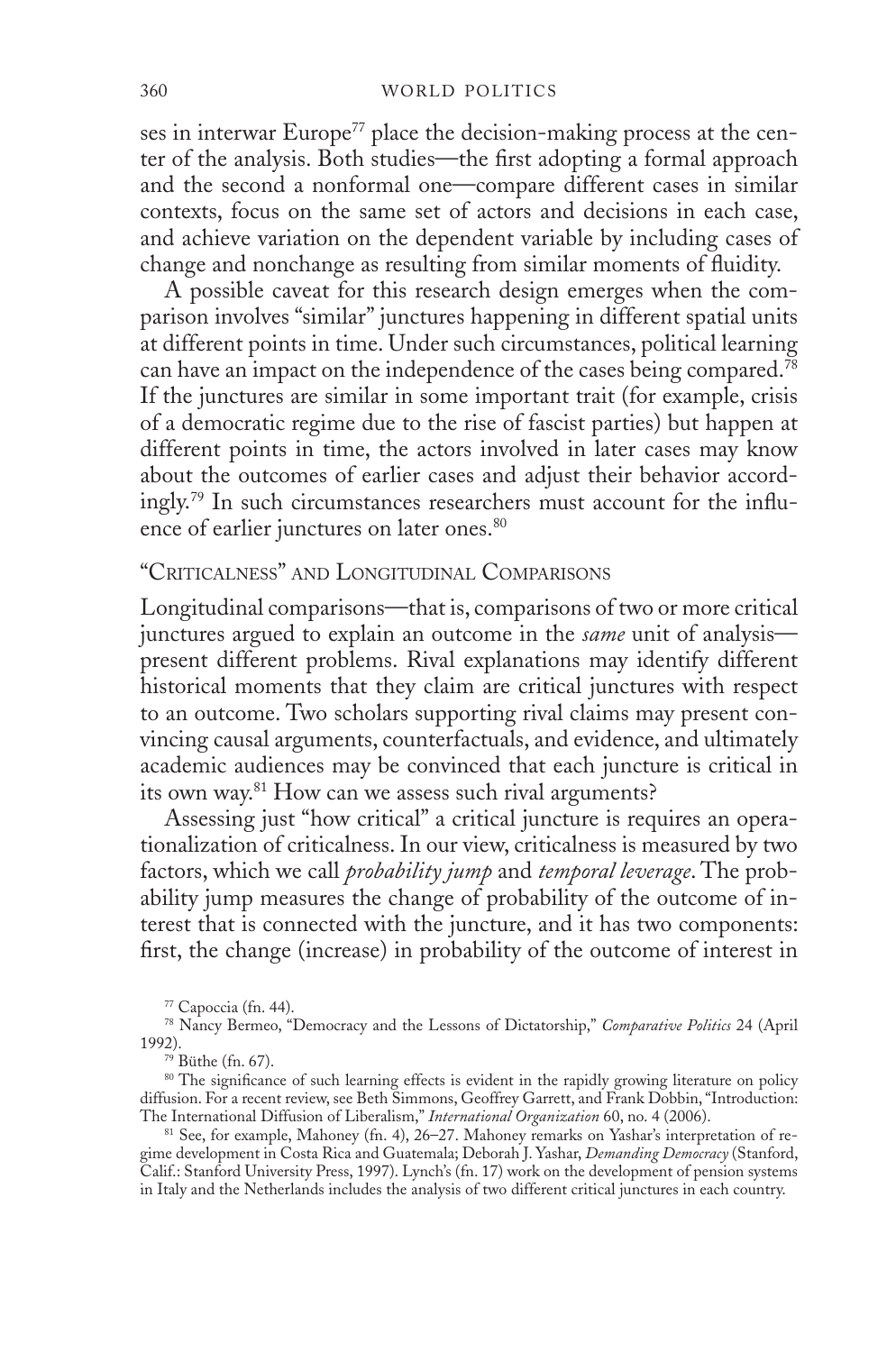relation to its probability at the lowest point immediately prior to or during the critical juncture;<sup>82</sup> second, how close the probability of the outcome of interest post–critical juncture is to 1. The greater the probability of an outcome at the conclusion of a critical juncture relative to its probability at the lowest point during or immediately preceding the critical juncture and the closer that post–critical juncture probability is to 1, the more critical the juncture. The temporal leverage is a measure of the duration of the impact of the critical juncture relative to the duration of the juncture itself. The higher the value of this measure, the more critical the juncture.

In a formalization, these factors can be combined, weighted, and discounted in several ways to form a single measure of criticalness. We suggest one possible strategy in the operationalization of criticalness in equation 1.

$$
CJ_{y} = \left(\frac{P_{y'} - P_{y}}{1 - \ln(P_{y'})}\right) \left(\ln \frac{T_{x'}}{T_{x}}\right)
$$
 (1)

- Y = outcome of interest
- $\text{CI}_v$  = criticalness score, with respect to outcome Y
- $P_y$  = lowest probability of outcome Y immediately preceding or during critical juncture
- $P_{v'}$  = probability of outcome Y after critical juncture
- $T_x =$  duration of critical juncture
- $T_v$  = duration between end of critical juncture and outcome Y

For any  $CJ_v$  >0, as  $CJ_v$  increases, the criticalness of a critical juncture with respect to Y increases.<sup>83</sup> Our measure of *temporal leverage* captures the notion that the briefer a critical juncture is relative to the duration of the path-dependent causal process that it instigates, the more critical it is (that is, where values of  $T_x/T_x$  are high).<sup>84</sup> Our measure of the *probability jump* combines, first, how much the probability of the outcome increased as a result of the critical juncture  $(P_y - P_y)$ ; and second, how close the probability of the outcome of interest was to 1 after the

<sup>&</sup>lt;sup>82</sup> One must consider the lowest probability of the outcome *during* rather than simply immediately prior to the critical juncture exactly because not all critical junctures result in change: considering only the probability before and after the juncture would lead analysts to ignore the criticalness of critical junctures that result in re-equilibration of the pre–critical juncture status quo.

<sup>&</sup>lt;sup>83</sup> If CJ<sub>y</sub> ≤ 0, then CJ was not a critical juncture with respect to outcome Y.<br><sup>84</sup> We take the natural log of (T<sub>x</sub>/T<sub>x</sub>) in order to discount the effect of time. Otherwise, critical junctures occurring in the distant past would produce the highest criticalness measures, even if they had a very modest impact on the probability of the outcome.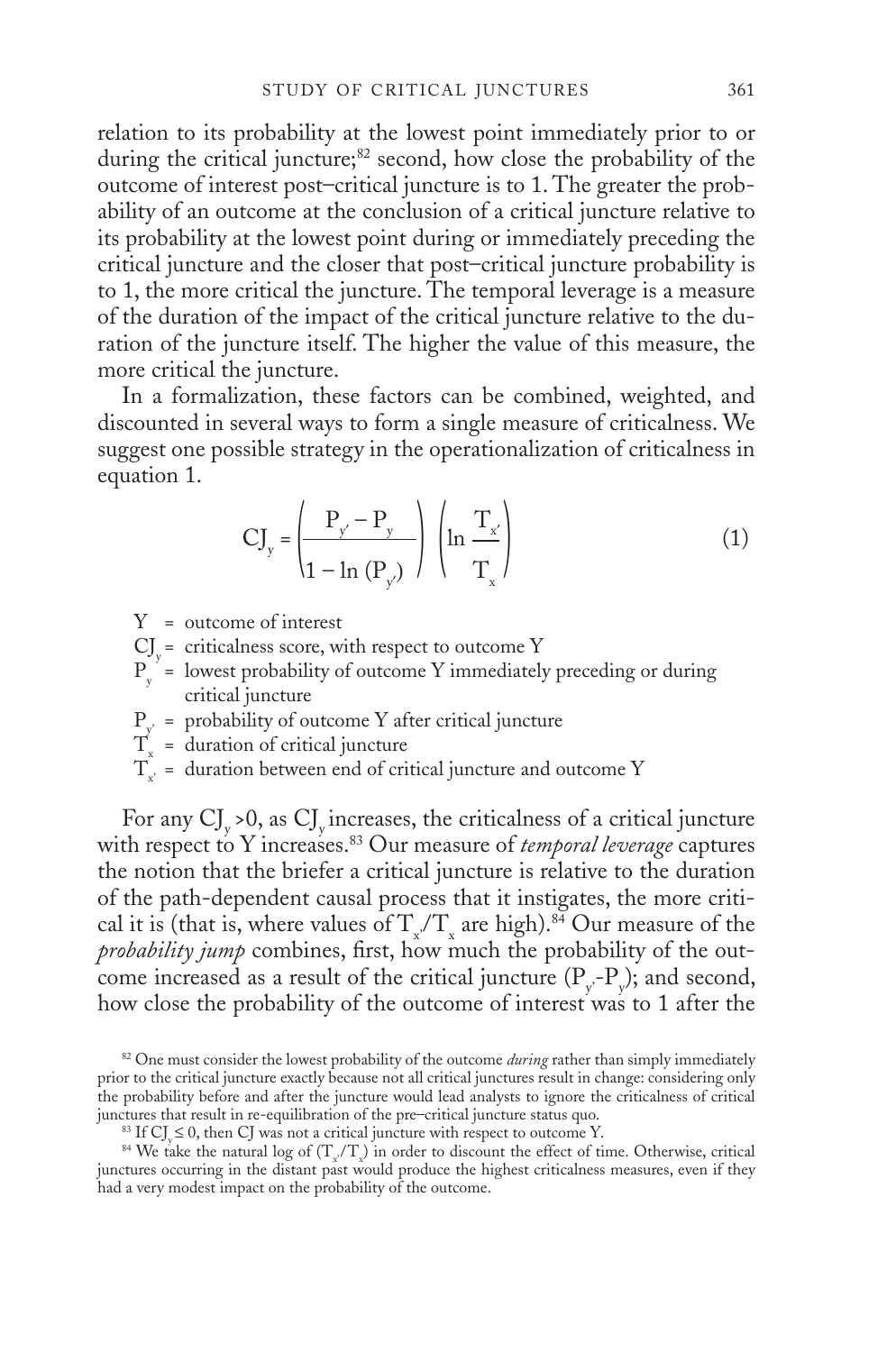critical juncture is concluded  $(1/(1-\ln(P_y)))$ .<sup>85</sup> The measure is designed to gauge the overall impact that the choices made during the critical juncture had on the likelihood of the outcome in question.

The point here is *not* to suggest that historians and political scientists should calculate criticalness scores for their arguments.<sup>86</sup> Rather, the model is simply a heuristic device that can make us more conscious of what we are already doing implicitly in rhetorical battles between rival historical narratives. For example, the model clarifies that a critical juncture should be shorter than the path-dependent process it initiates. The model also captures why decisions taken years before an outcome, which raised the probability of that outcome considerably (say from .1 to .6), could be deemed more critical than decisions taken hours before the outcome, which raised its probability from .9 to .95.

Apart from being a tool for comparing rival arguments, this operationalization of criticalness has the potential to contribute to a more rigorous use of the concept of critical junctures. First of all, it can help scholars concentrate on those junctures that are "most critical." Figure 1 conveys the same intuition as does equation 1 by broadly summarizing the variation in criticalness scores that the model produces. Researchers analyzing long-term processes of institutional development should concentrate on those critical junctures that present both high temporal leverage and high probability jump (quadrant 4) with carefully justified excursions into quadrants 2 and 3.

Our operationalization, with its emphasis on temporal leverage, pushes scholars to focus their analyses on specific decisions taken by powerful actors during narrowly circumscribed periods, rather than talking (often misleadingly) about "moments" of choice (which in some accounts may actually last for a number of years) in little more than a metaphorical sense.<sup>87</sup> Indeed, the high levels of structural fluidity and

<sup>85</sup> In arguments built on increasing returns and path dependence, the probability of the outcome of interest at the *beginning* of the path cannot equal 1, as this would deny the very logic of self-reinforcing mechanisms. Our formula captures this idea, in that if the outcome of interest happens *immediately*  after the end of the critical juncture, the "temporal leverage" fraction would have a numerator of 0 and taking the natural log would give a result of negative infinity, rendering the CJ score meaningless.

86 While historical arguments relied on assessments of the likelihood of various outcomes, it is obviously problematic to assign precise probabilities to predictions in historical explanations; see Max Weber, *Methodology in the Social Sciences*, ed. and trans. Edward Shils and Henry A. Finch (New York: Free Press, 1949), 183.

<sup>87</sup> The actual duration of a critical juncture obviously depends on the object of the analysis. Collier and Collier's critical junctures lasted between nine and twenty-three years; see Collier and Collier (fn. 4), 32. In Ackerman's theory of American constitutional development, the critical junctures, or "constitutional moments," lasted up to a decade; see Ackerman (fn. 17). See also Daniel Ziblatt, *Structuring the State* (Princeton: Princeton University Press, 2006). Ziblatt identifies "national critical junctures" in Italy and Germany, leading up to national unification, in "the decisive years of the late 1850s and  $1860s^{\frac{1}{2}}$  (p. 24).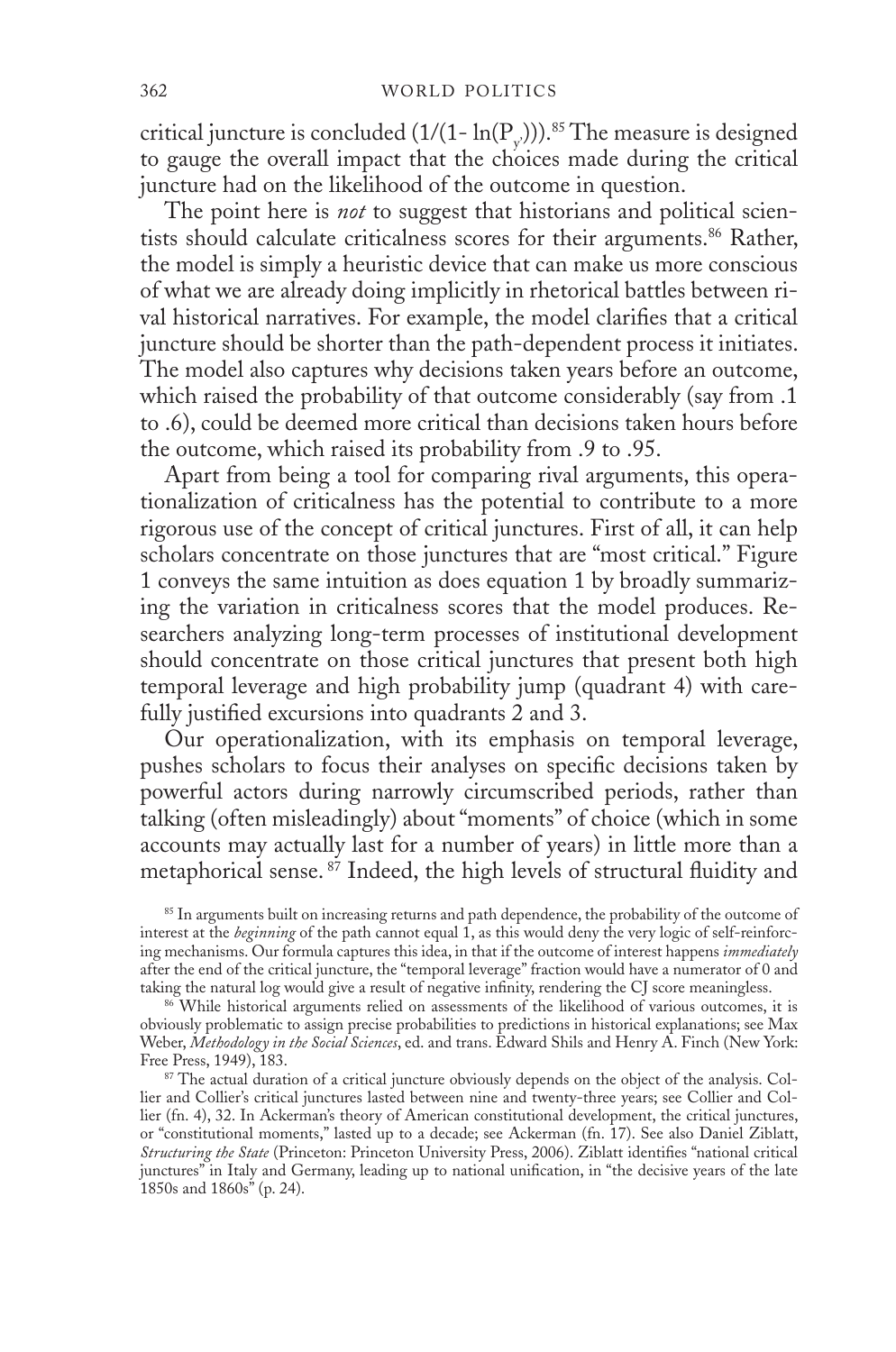



actor freedom associated with critical junctures are unlikely in the presence of high values of  $T_{y}$  (that is, critical junctures lasting a long time). In such cases, actors' choices are likely to be influenced in a substantive way by preexisting or newly emerged structural constraints, and it may be better to adopt a different model of institutional change.<sup>88</sup>

In the next section we give two examples of empirical application of our framework: one single-case study, one of the latest historical contributions to the long debate on the fall of the Weimar Republic, and one comparing and adjudicating between two different moments of change (both considered potential "critical junctures") in the process of constitutionalization of the European Union.

#### VI. Empirical Examples

#### Critical Junctures and Regime Change

Several examples of critical junctures can be found in the political history of interwar Europe. Taking regimes as our unit of analysis, for example, one can see that democratic breakdowns depended in several instances on the action and decisions of key political actors in key

88 Ziblatt (fn. 87).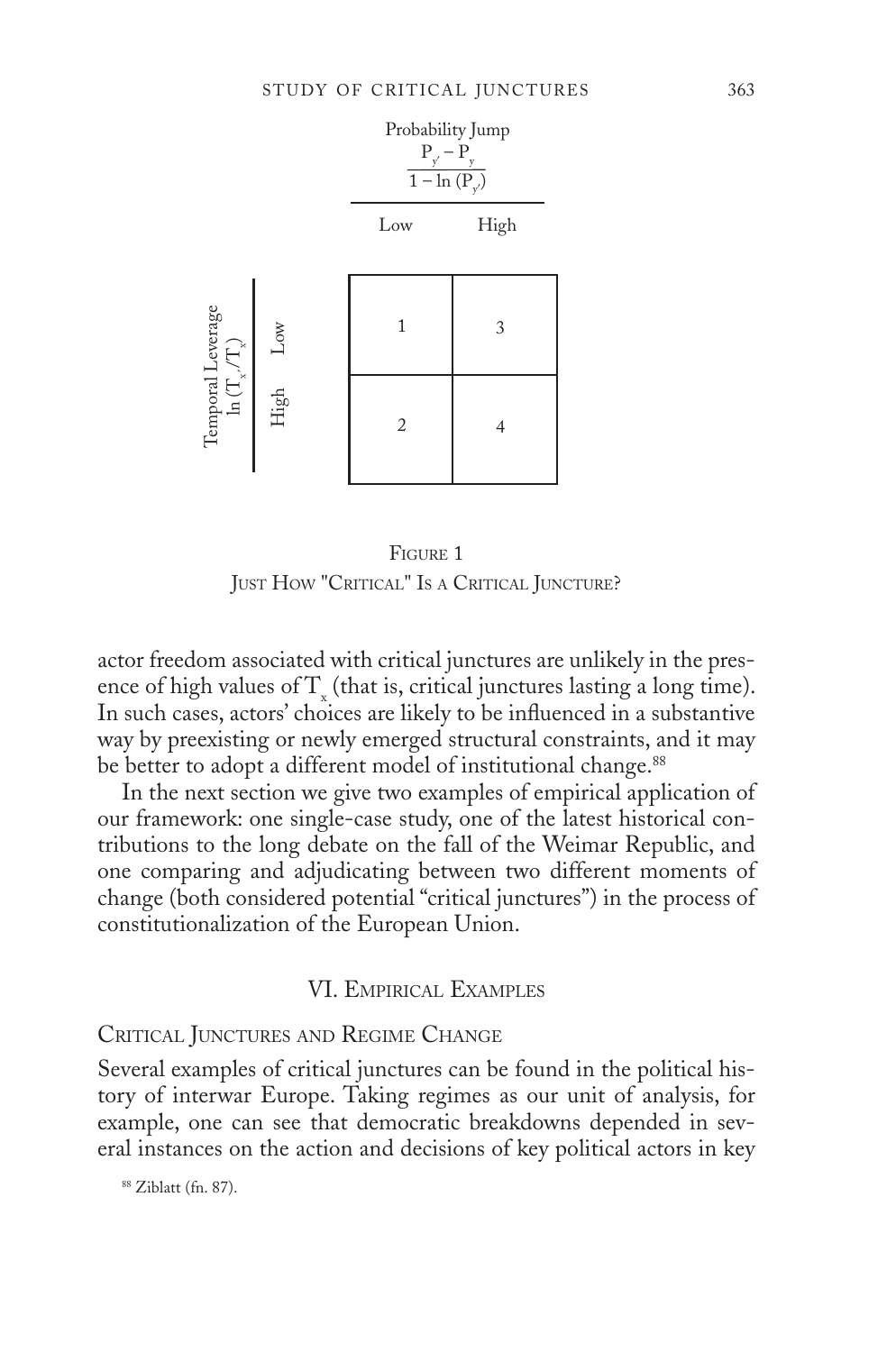moments—decisions that increased or decreased remarkably the probability of a regime embarking on a particular path of development in future years.89 Turner eloquently shows this for Weimar Germany, for example. In *Hitler's Thirty Days to Power* he analyzes the events and the political choices of the key political actors in the German political establishment during January 1933, the thirty days preceding the appointment of Hitler to the chancellorship and the beginning of the Nazi era.<sup>90</sup> During that month, he maintains, the return to a fully democratic regime was no longer possible, but options other than the establishment of a Nazi regime were still on the table, most importantly, the establishment of a military regime in Germany.

Although Turner does not use the term, his entire book is a detailed analysis of a critical juncture, the decisive moments that steered the German political system toward a new equilibrium. All the characteristics of a critical juncture are present. Contingency, in the form of both decisions of key actors and sheer chance events influencing those decisions, is more important than in "normal" times. In those troubled weeks, key actors rose to an unprecedented importance: Turner identifies them—their total number hardly surpasses a dozen—and shows how their decisions and choices were important, often decisive.<sup>91</sup> The consequences of these decisions, given the situation of social and political crisis in Germany, were much more momentous than decisions taken by actors in similar positions would have been in a situation of social and political stability.

Turner tackles head-on the key questions of whether a different outcome of the juncture itself would have been possible given, first, that different decisions of these actors were viable, and second, that such decisions could have made a substantial difference for the outcome. Turner investigates directly the question of whether the decisive actors really had a range of options available or whether instead they were maneuvered by "powerful behind-the-scenes vested interests" that in turn would respond to more "structural" conditions and therefore be much less "contingent."92 This is, ultimately, an empirical question:

<sup>89</sup> Linz and Stepan (fn. 71); Giovanni Capoccia, "Defending Democracy: Strategies of Reaction to Extremism in Inter-War Europe," *European Journal of Political Research* 39, no. 4 (2001); and idem (fn. 44).

<sup>90</sup> Henry Ashby Turner, *Hitler's Thirty Days to Power* (Reading, Mass.: Perseus, 1996).

<sup>&</sup>lt;sup>91</sup> Listing the key players, Turner (fn. 90) maintains that "it was one of these frequent junctures in human affairs when the fates of many rested with very few" (p. 166).

<sup>&</sup>lt;sup>92</sup> If this were true, then there would be very little "critical" in the events of January 1933 in Germany: structural conditions would create formidable organized interests that would then impose certain courses of action on whoever happened to be in positions of power in an ostensibly critical phase.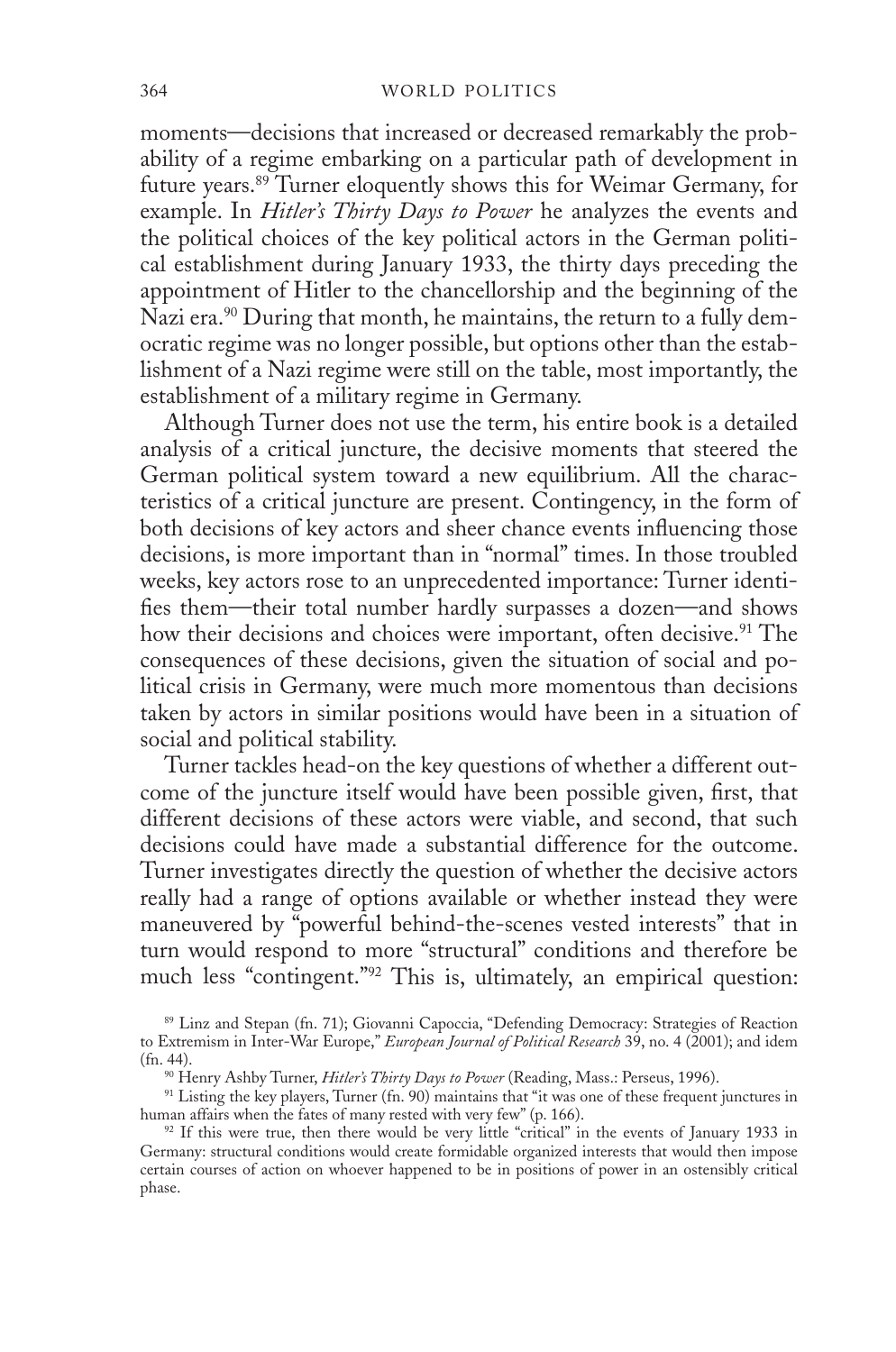documents and other historical evidence can tell whether key actors in a critical juncture acted with a significant degree of freedom or not. At the end of his study, based largely on previously unavailable documents, Turner concludes that "all these men were free to make political decisions according to their own predilections."<sup>93</sup> As for the second question, of whether different decisions would have had a significant impact on the outcome, again Turner offers a positive answer: the power of the military to control public order and to relegate the Nazi movement to a marginal role, the hostility of large sectors of the military to Hitler, and the electoral decline of the NSDAP suggest that different political decisions could have plausibly led to the establishment of a viable military regime in Germany in 1933.

Turner's focus on key microdecisions at a very specific and circumscribed moment in time (roughly four weeks) constitutes a model application of our approach to the study of critical junctures: the temporal leverage of the juncture is very high (one month's duration for a regime that will last twelve years). Also high is the probability jump: taking as the end point of the juncture the appointment of Hitler to the chancellery on January 30, 1933, at that stage the probability of achieving a fully consolidated Nazi regime was dramatically higher than it had been a month earlier.

Critical Junctures and Constitutionalization of the European Union

Over the past five decades the European Union (EU) has been constitutionalized. Remarkably, a treaty-based international organization has been transformed into a quasi-federal polity based on a set of treaties that are a constitution in all but name. A substantial body of scholarship has examined this process,<sup>94</sup> and one conclusion supported by the vast majority of such studies is that the constitutionalization of EU law has followed a path-dependent, self-reinforcing process.

Looking back at this path-dependent process, can we identify a critical juncture (or junctures) when well-placed actors made choices that set the EU legal system on a trajectory to the outcome we observe today? The history of the EU legal system suggests many candidates for the status of critical juncture: institutional provisions inserted in Treaty of Rome, landmark rulings by the European Court of Justice (ecj), the

<sup>93</sup> Turner (fn. 90), 168.

<sup>94</sup> Joseph H. Weiler, "The Transformation of Europe," *Yale Law Journal* 100 (1991); Karen Alter, *Establishing the Supremacy of European Law* (Oxford: Oxford University Press, 2001); and Alec Stone Sweet, *The Judicial Construction of Europe* (Oxford: Oxford University Press, 2004).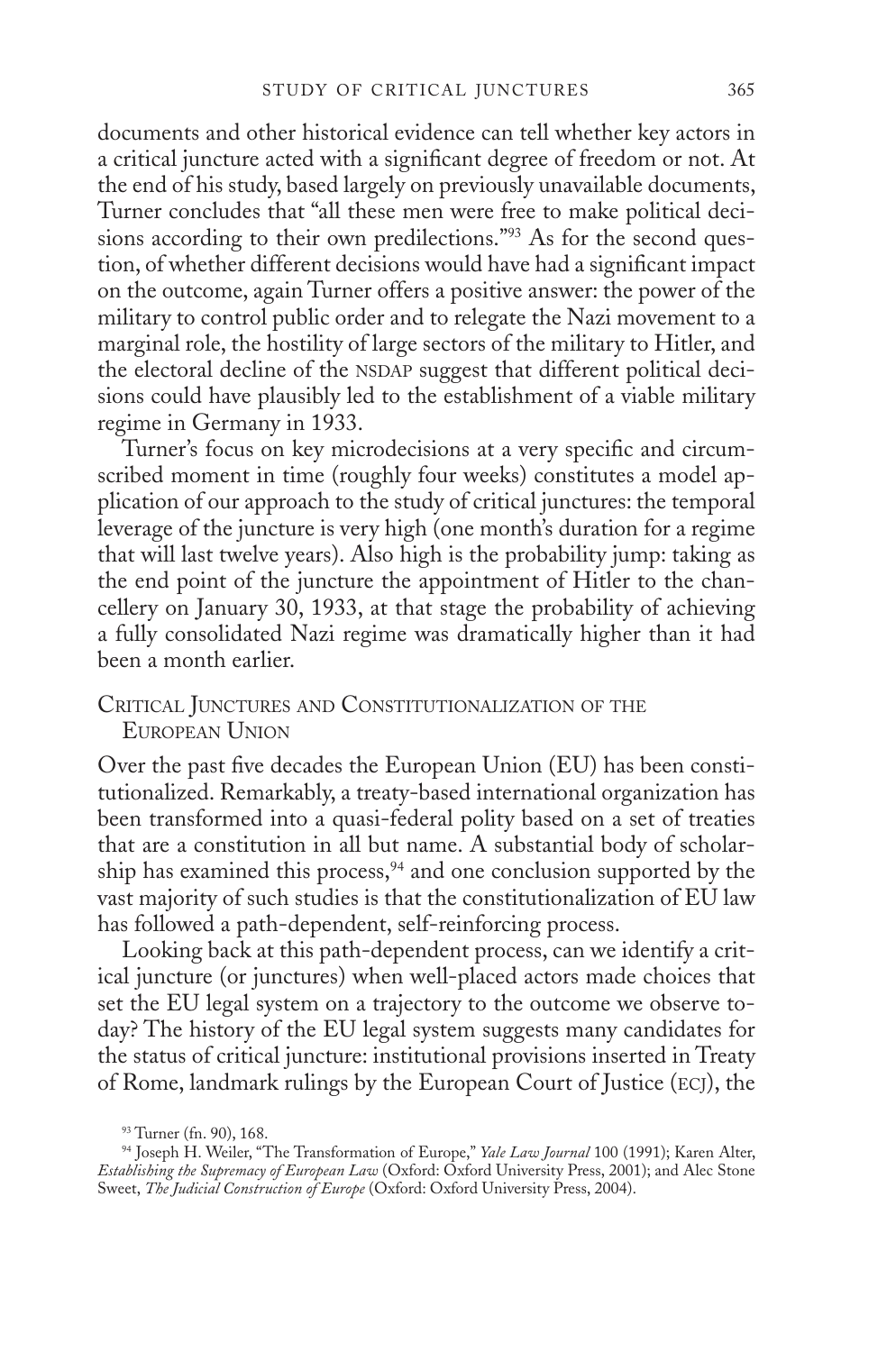#### 366 WORLD POLITICS

introduction of qualified majority voting, and nonevents, such as moments when powerful national governments chose not to confront ecj activism. Aside from any landmark steps, microlevel cumulative processes—such as steady increases in referrals to the ecj from national courts—have also driven the process forward. In light of the abundance of major steps and micromutations, perhaps constitutionalization is better conceived of as an outcome resulting from an evolutionary, cumulative set of causes<sup>95</sup> than as one driven by critical junctures?

Though most literature on legal integration views the process as a gradual one, few scholars would disagree with the notion that there were moments when crucial decisions affected the likelihood that the EU treaties would be constitutionalized. In the remainder of this section, we assess the significance of two such moments. The first is the period in which Treaty of Rome negotiators chose to establish the preliminary ruling procedure, and the second is the period when the ecj established the landmark doctrines of supremacy and direct effect. The first of these periods stands out as a significant critical juncture in the constitutionalization of EU law, while the second has a far lower degree of criticalness and arguably does not merit the label of critical juncture.

Article 177 of the 1958 Treaty of Rome established the preliminary ruling procedure. That procedure provides that whenever a national court is hearing a case involving a question of European law, that court may refer the case to the ecj to ask for the proper interpretation of the law.96 The decision to incorporate Article 177 into the Treaty of Rome was a highly contingent event, and its eventual impact was certainly not anticipated by the governments that agreed to it. As Keohane, Moravcsik, and Slaughter put it: "There is no doubt that [its impact] was unforeseen by the member states; Article 177 was an incidental provision suggested by a low-level German customs official in the Treaty of Rome negotiations."97

While it is clear that Article 177 might easily not have been incorporated in the Treaty of Rome, the central question (captured by the probability jump dimension of criticalness) concerns the degree to which the introduction of Article 177 set in motion a path-dependent process that dramatically increased the likelihood of constitutionalization. A full exploration of this question lies beyond the scope of this article, but the abundant literature on the development of the prelimi-

<sup>&</sup>lt;sup>95</sup> Balkin and Levinson (fn. 17).

<sup>96</sup> Article 177 gives all national courts the option of making references to the ecj in cases hinging on EU law and *obliges* final courts of appeal to do so.

<sup>97</sup> Robert Keohane, Andrew Moravcsik, and Anne-Marie Slaughter, "Legalized Dispute Resolution," *International Organization* 54, no. 3 (2000), 483.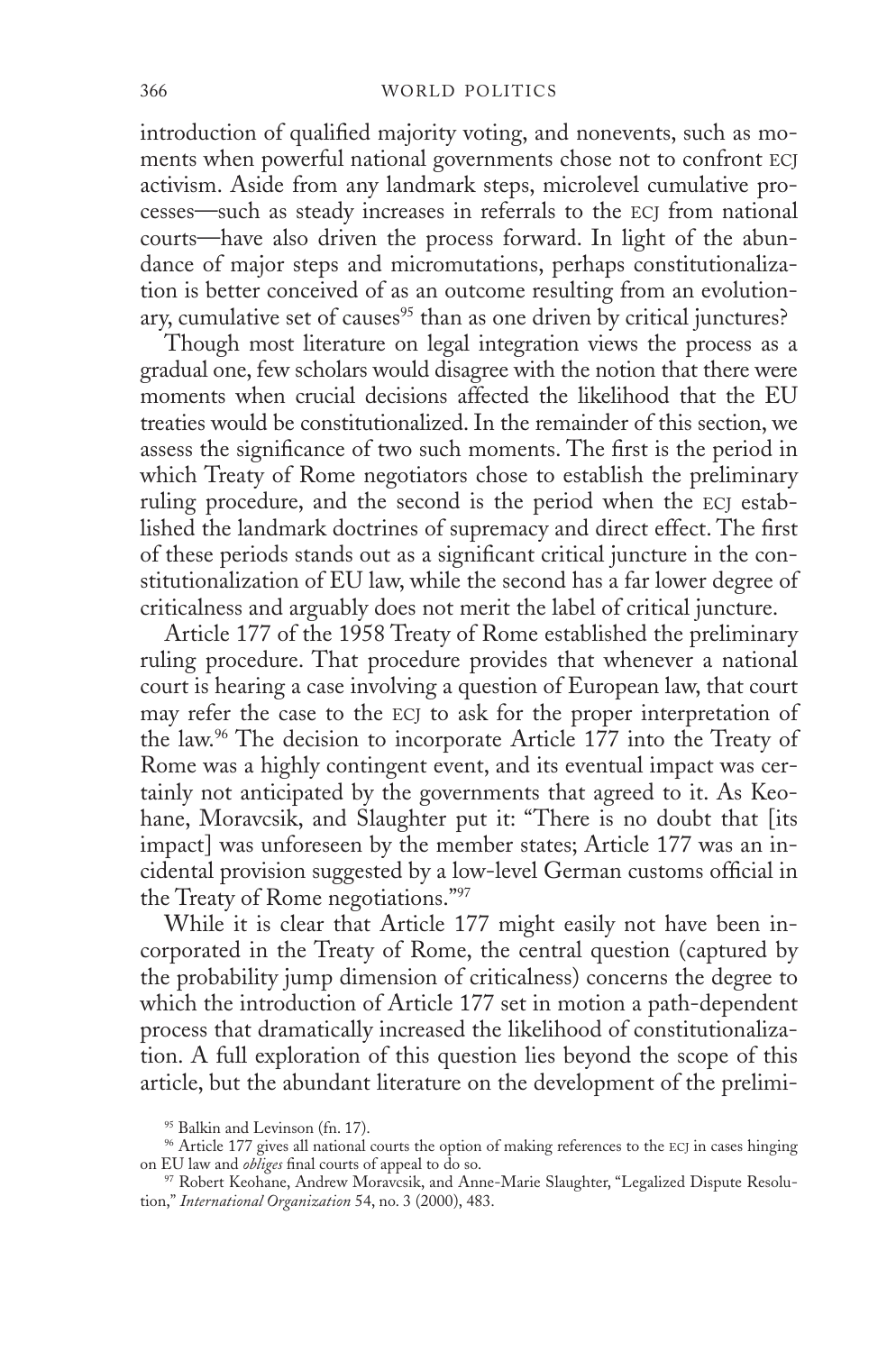nary ruling procedure and comparisons with the experience of other courts<sup>98</sup> suggest that the path-dependent process set in motion by Article 177 was very resilient. This process was based on a judicial dialogue between the ECJ and national courts that steadily strengthened the ECJ and EU law.<sup>99</sup> The preliminary ruling procedure generated a large flow of cases to the ecj, which enabled it to build up a body of case law that it could use in justifying subsequent expansive judgments.100 Furthermore, because the power to refer cases lay with national judges, they saw the ecj as a potential ally in domestic battles. Finally, many litigants hoped to use the procedure to leverage EC law in the service of domestic policy battles.101 The preliminary ruling procedure thus allowed for the self-interested behaviors of the ecj, national courts, and private litigants to reinforce one another and promote the constitutionalization of EU law.

Where the moment of the introduction of Article 177 stands out clearly as a critical juncture, the establishment of the doctrines of direct effect and supremacy has a far lower degree of criticalness. Of course, these two doctrines, which were enunciated in landmark ECJ decisions in 1963 and 1964, were necessary for the subsequent development of the European legal system.102 But the fact that these doctrines were necessary building blocks—indeed cornerstones—in the construction of the EU's quasi-federal legal order does not mean that the period between 1963 and 1964, when the ecj first asserted these doctrines, was a critical juncture.

First, supremacy and direct effect were not established simply on the days that the ecj ruled in these cases. Rather, the doctrines asserted in these precedents were established incrementally, as they were reaffirmed in subsequent case law and gradually accepted by national judiciaries and governments. It was not until 1979 that these doctrines were finally established across the EU. If we take this longer period to be the potential critical juncture with regard to the establishment of supremacy and direct effect, then we are dealing with a sixteen-year period (1963-79).<sup>103</sup>

<sup>98</sup> Alec Stone Sweet, *Governing with Judges* (Oxford: Oxford University Press, 2000); Alter (fn. 94); and Karen Alter, "Private Litigants and the New International Courts," *Comparative Political Studies* 39 (February 2006).

<sup>99</sup> Anne-Marie Burley and Walter Mattli, "Europe before the Court," *International Organization* 47 (1993); and Alter (fn. 94).

100 Stone Sweet (fn. 98).

<sup>101</sup> Alter (fn. 94).

<sup>102</sup> Direct effect *(Van Gend en Loos*, Case 26/62, [1963] ECR 1) provides that EU law creates rights for individuals that they can rely on directly within their national legal systems, whereas supremacy (*Costa v ENEL,* Case 6/64, [1964] ECR 585) holds that EU law takes primacy over conflicting national laws.

103 Stone Sweet (fn. 98); and Alter (fn. 94).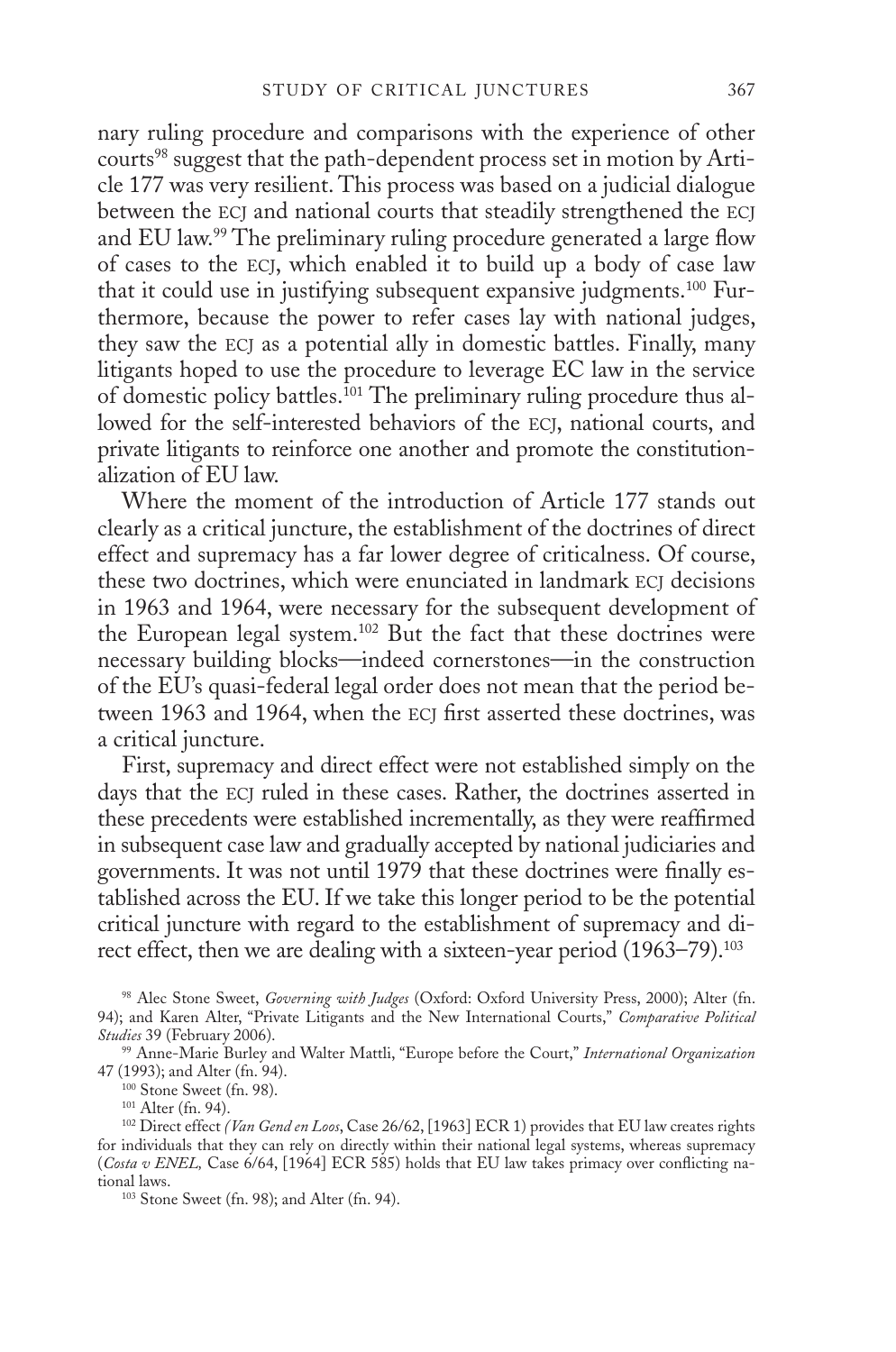Second, given the ecj's institutional self-interest in expanding the scope and power of European law, it had a consistent motive to establish these doctrines, and given its steady flow of cases, it had ample opportunity to do so. Hence, the probability that the ECJ's choices in 1963 and 1964 would affect the direction of European law was not *substantially* heightened relative to that in prior or subsequent years. To put it another way, if the ecj had not established direct effect and supremacy in 1963 and 1964, it might well have done so later. These rulings represented a key step in the process of constitutionalization of EU law, but a less substantial step than the incorporation of Article 177 into the Treaty of Rome.

#### VII. Conclusion

Critical junctures are *rare* events in the development of an institution: the normal state of an institution is either one of stability or one of constrained, adaptive change. Moreover, transformational change is not necessarily the result of a critical juncture; it can also be the result of an incremental process.104 Caution and clarity in the use of the concept are vital, particularly given how ubiquitous the term and its synonyms are in historical institutionalist literature. To date, some of the work relying on this concept has done so rather casually, adopting different definitions of the concept and not considering all the implications of the definitional and conceptual choices. In this article we sought to clarify these muddied conceptual waters by presenting a precise definition of critical junctures, highlighting which methods of analysis should be used to study critical junctures, assessing the pros and cons of different theoretical approaches and comparative research designs, and illustrating the utility of our approach with a set of brief case studies.

We identify contingency as the key element of critical junctures. During critical junctures change is substantially less constrained than it is during the phases of path dependence that precede and follow them. In critical junctures contingency is enhanced, as the structural constraints imposed on actors during the path-dependent phase are substantially relaxed. Only by taking counterfactual analysis seriously can contingency be studied. The reconstruction of plausible counterfactual scenarios, based on theoretically informed expectations and narrative reconstruction of the decision-making process supported by empirical evidence, is therefore key in this kind of analysis. Theory-guided and

<sup>104</sup> Thelen (fn. 1); and Streeck and Thelen (fn. 32).